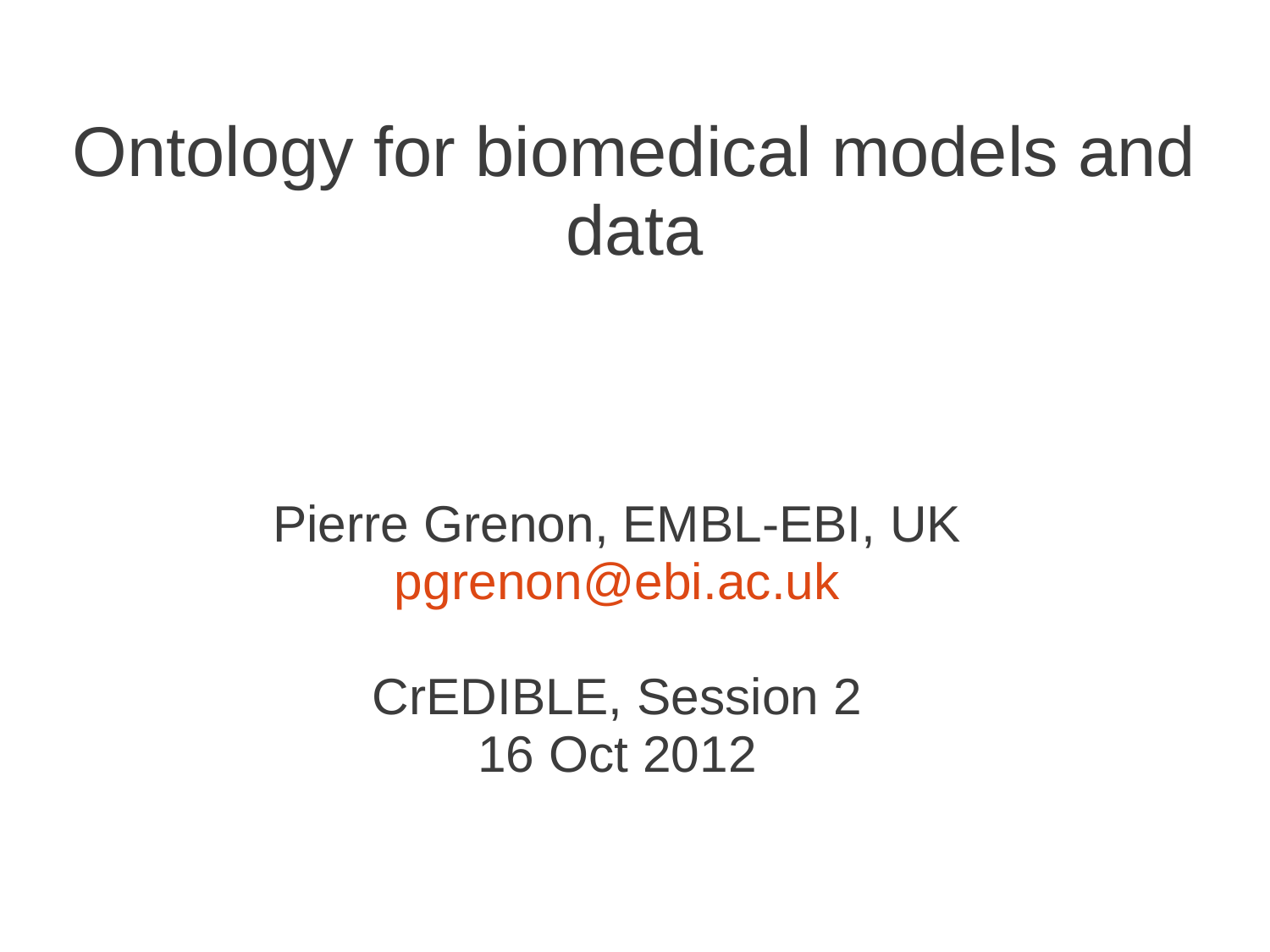## Ontology and ontologies

- *Ontology* is a field of activities.
- An ontology is a product in that field.

An ontology is a theory

of the *kinds of entities* and *relations* there are in a domain of reality the contract of the contract of reality and  $\alpha$ .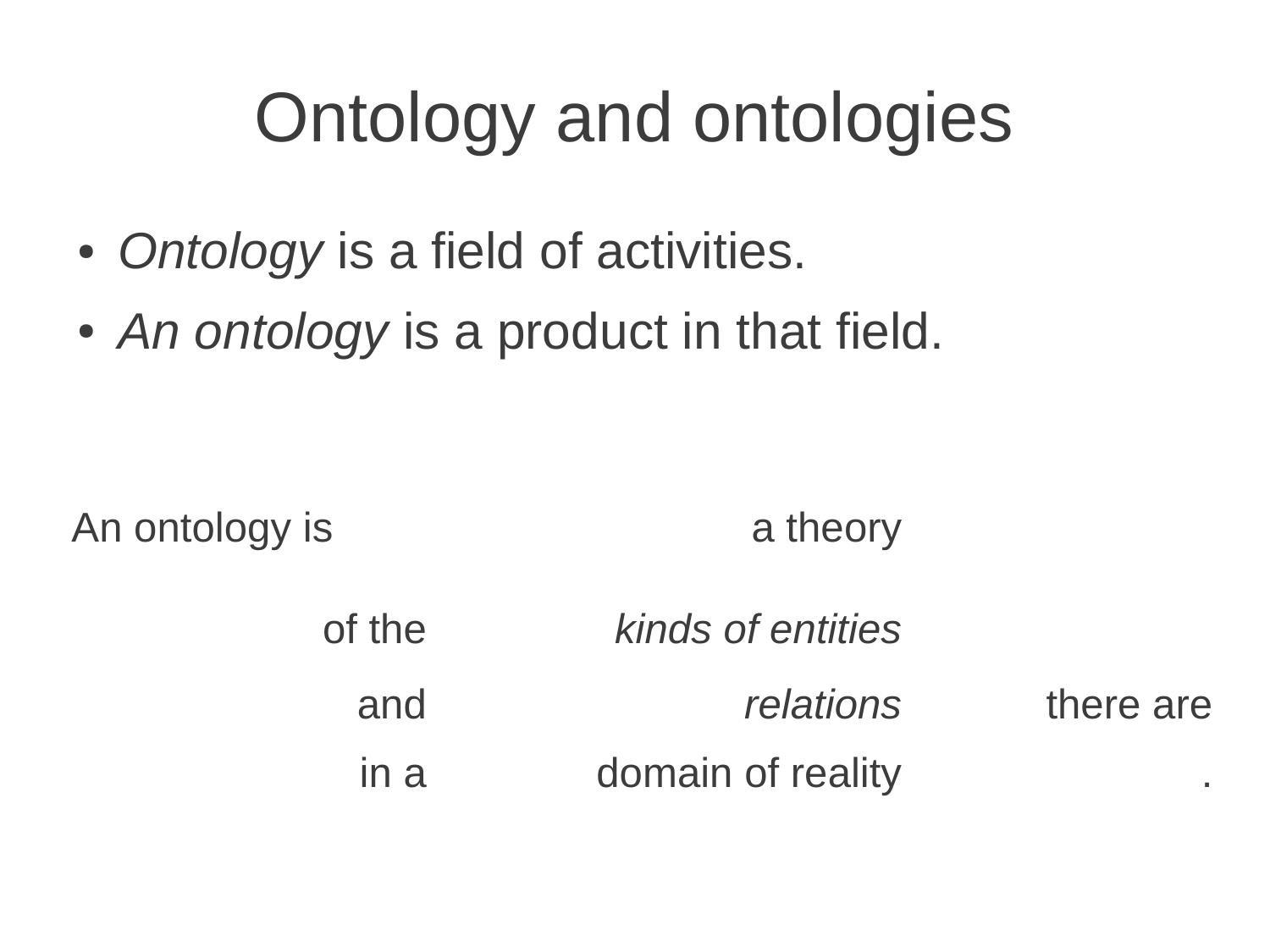#### Science / knowledge



NLP, Database integration, Complex systems, Sensors, Web...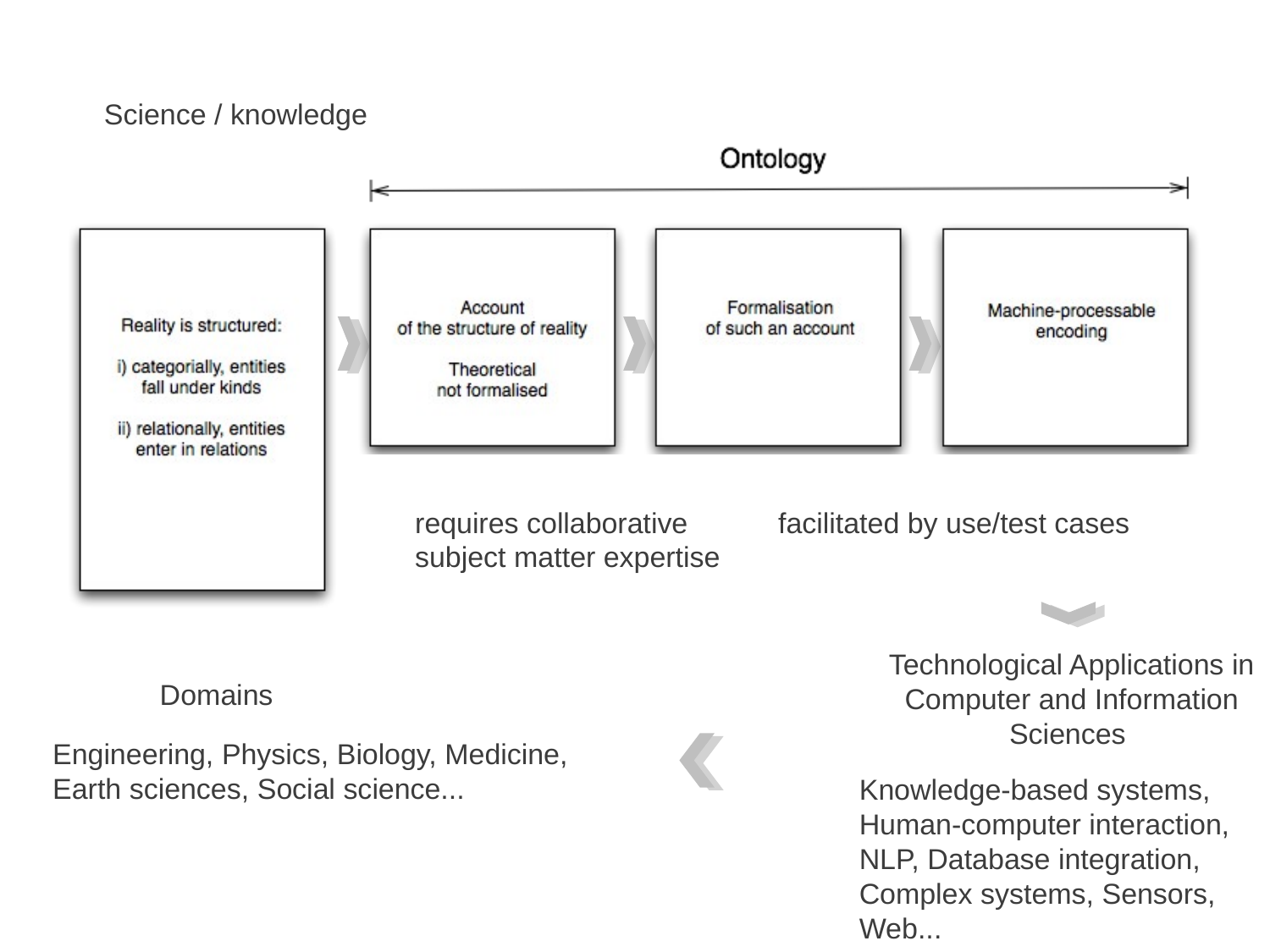## **Ontology**

What Account in terms of categories and relations of a domain of reality

Why Support Knowledge Representation, Reasoning and Management

How Machine processable formal knowledge representation language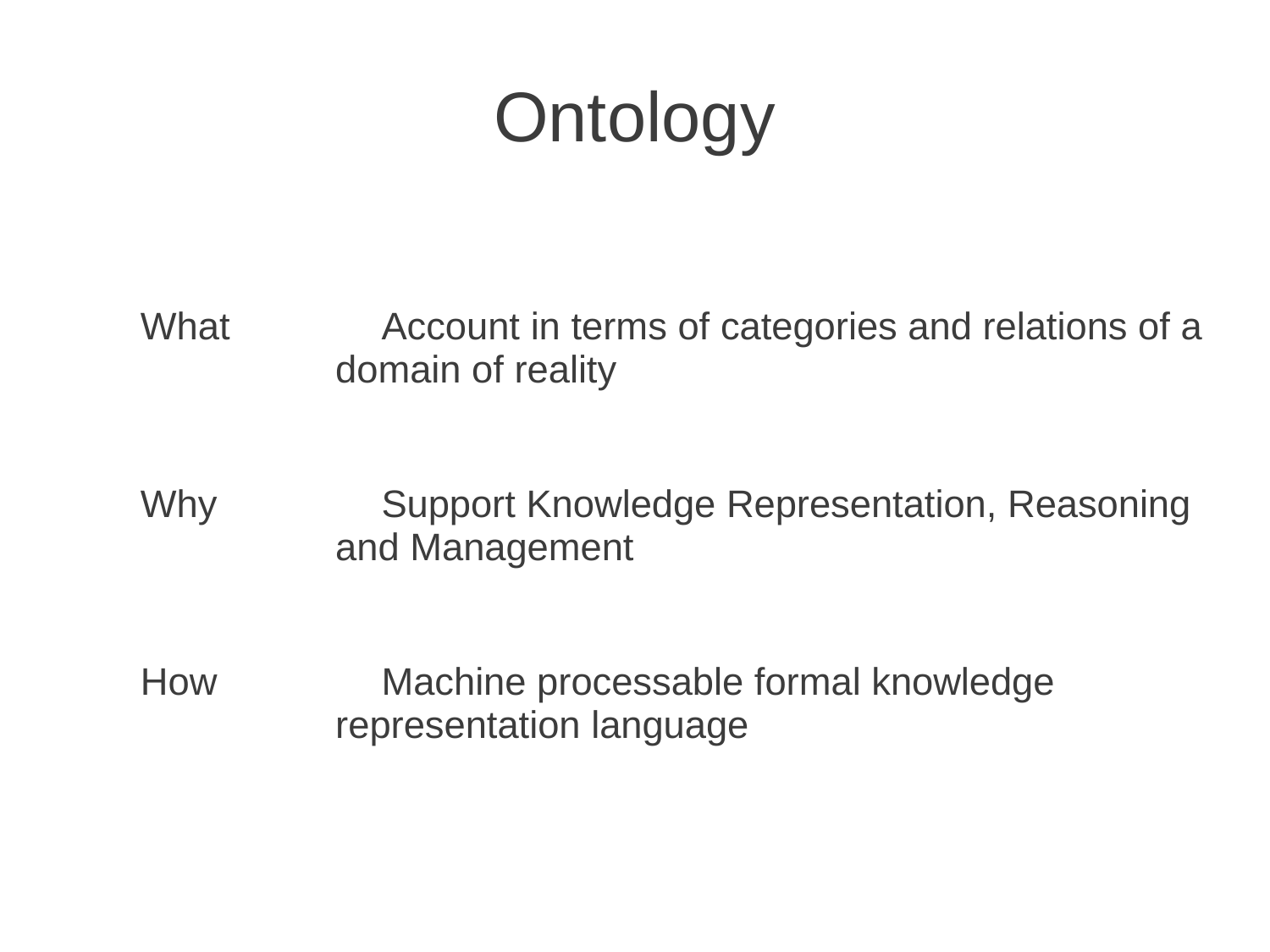## Kinds of ontology

Sophistication List, tree, axiomatised

Specification Informal, formalised, encoded in a variety of languages Scope Breadth and depth

Generality Domain non specific, specific or intermediate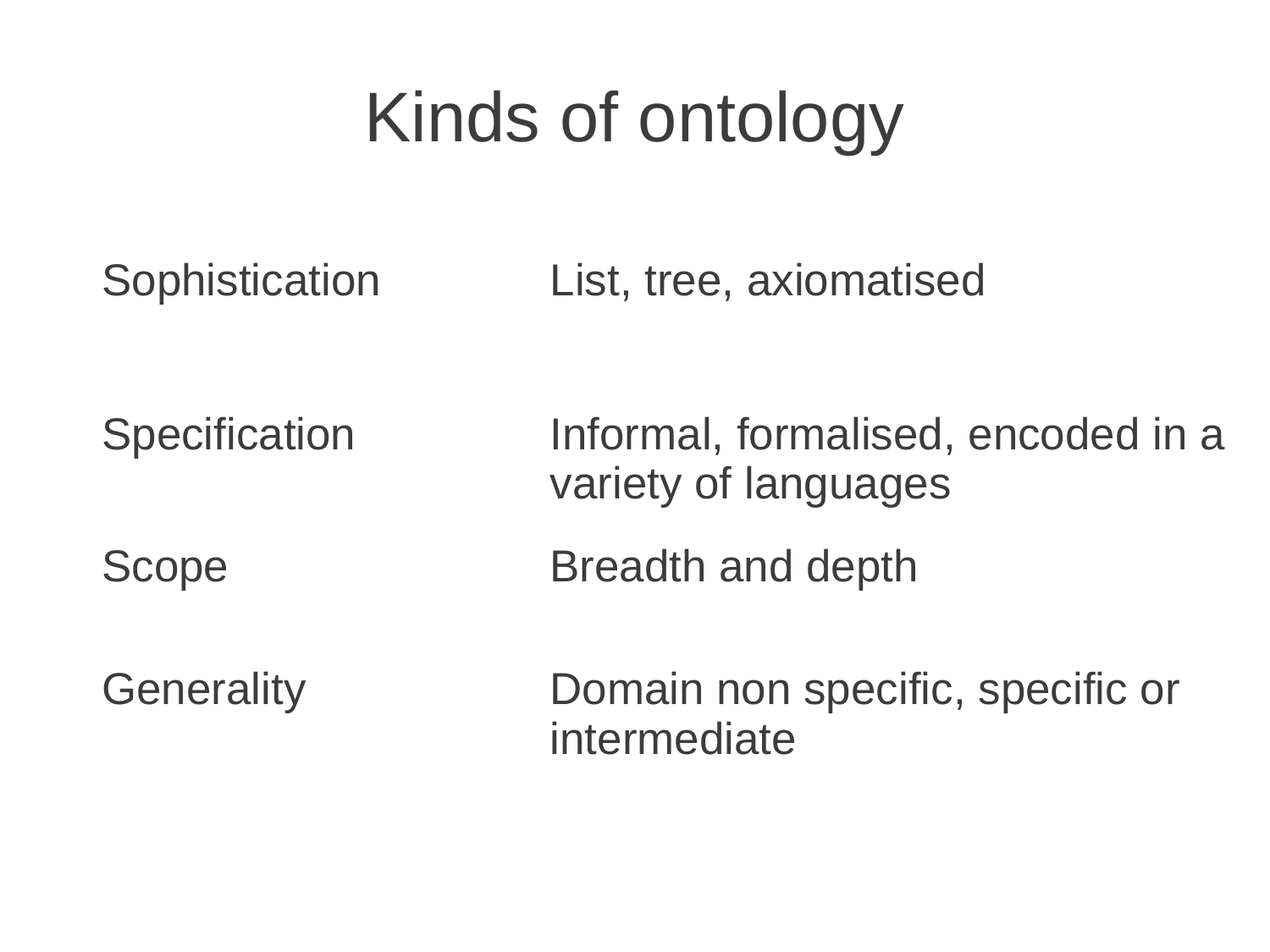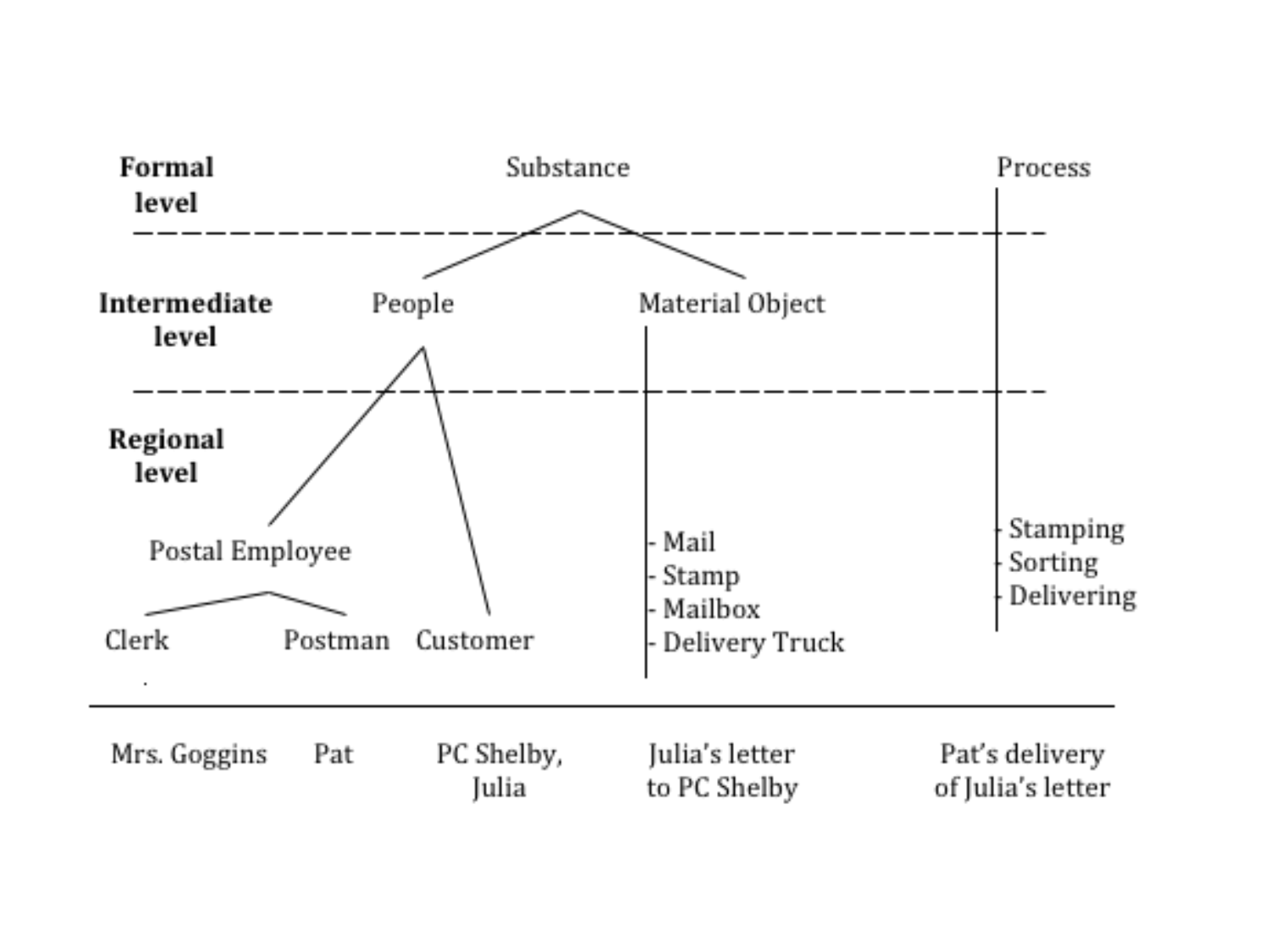The specification, sophistication, scope and generality of an ontology is partly defined by

# Purpose and Application

also community of practice, legacy...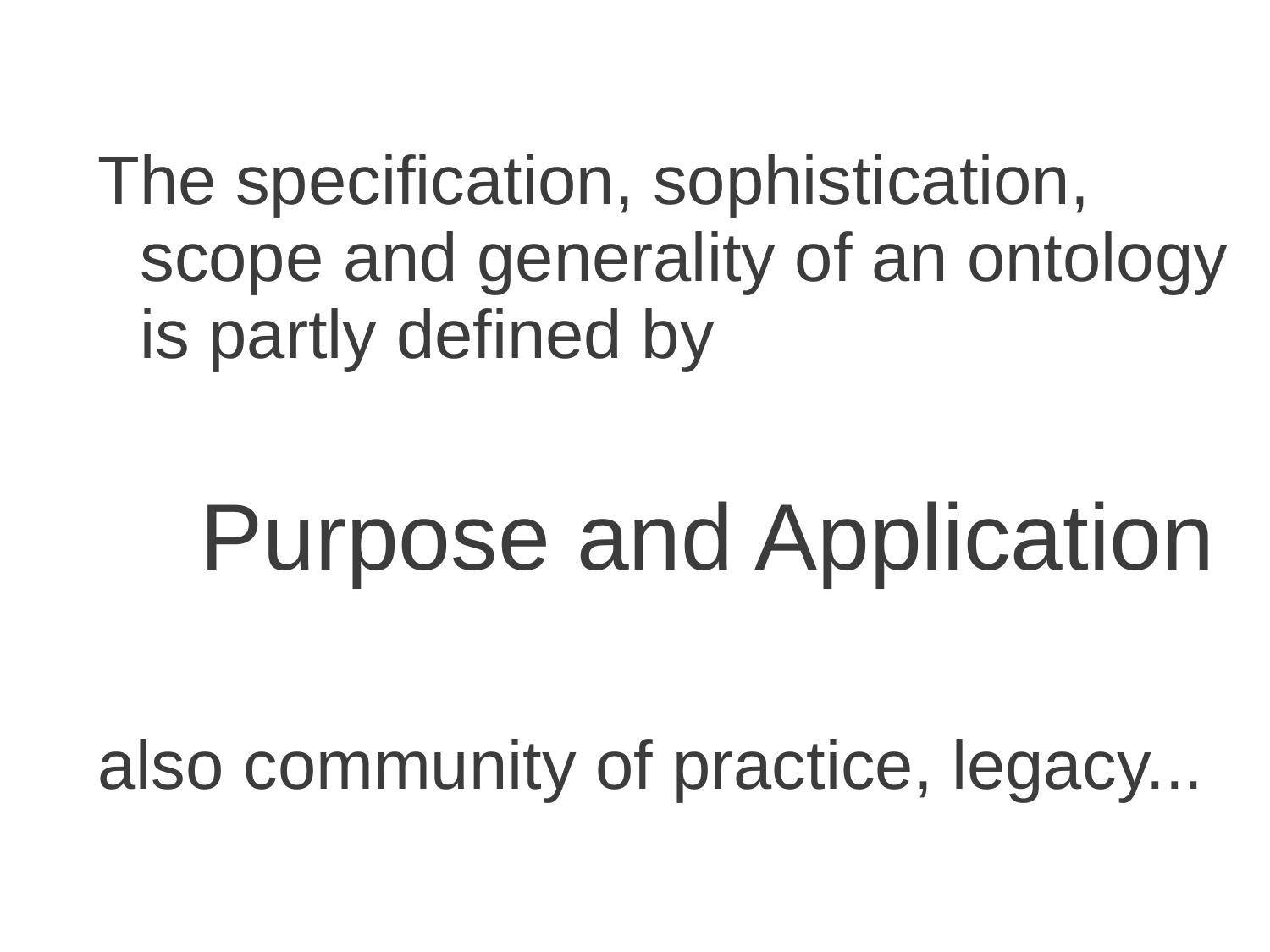### Ontology *for*  biomedical models and data

 $\bullet$  resource =def model or data

• Ontology for resources in the biomedical domain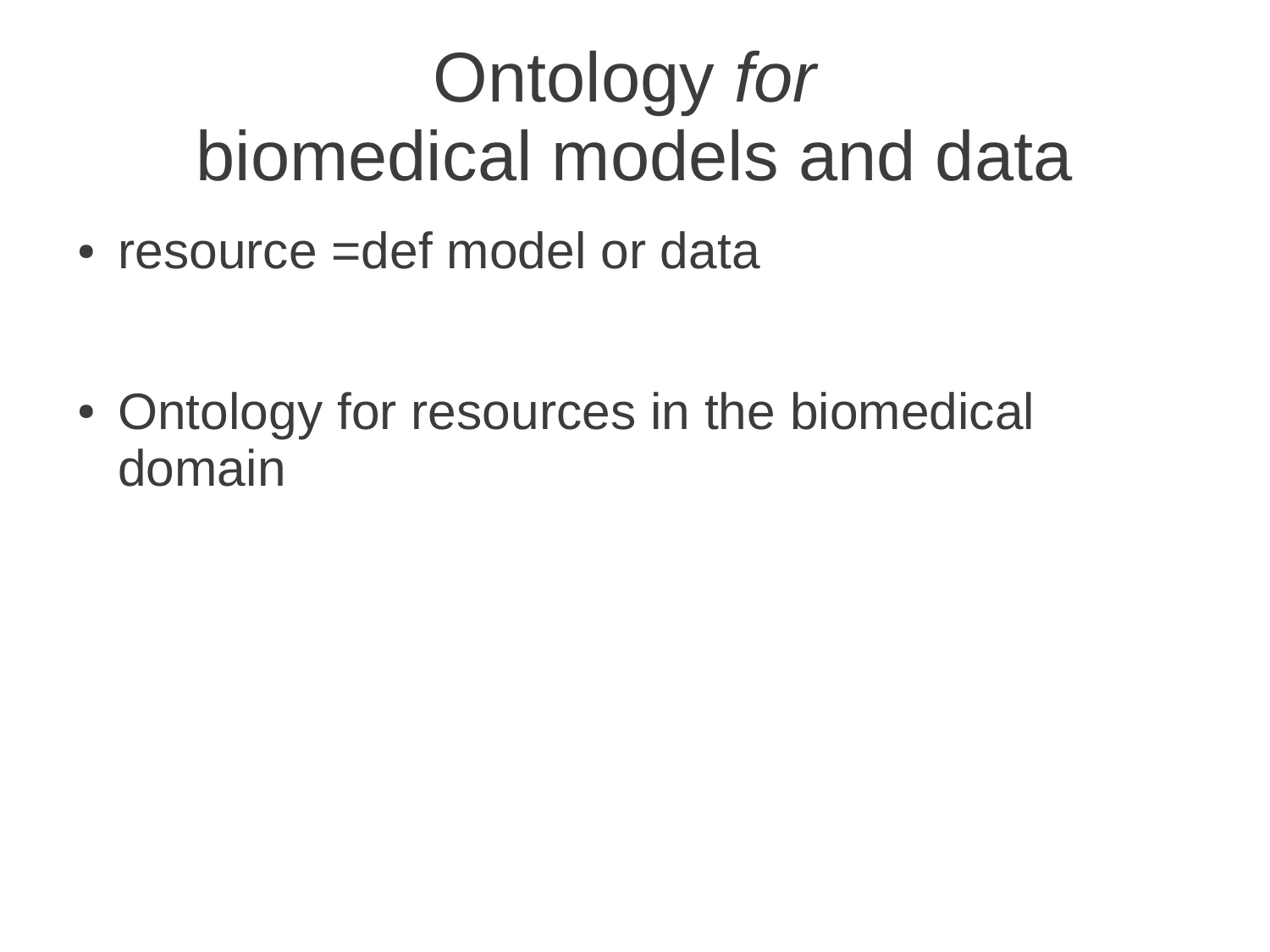### What for?

An ontology for managing biomedical ressources? An ontology of activities using resources? An ontology for biomedical resource use? An ontology of multiple kinds of resources? An ontology of resources?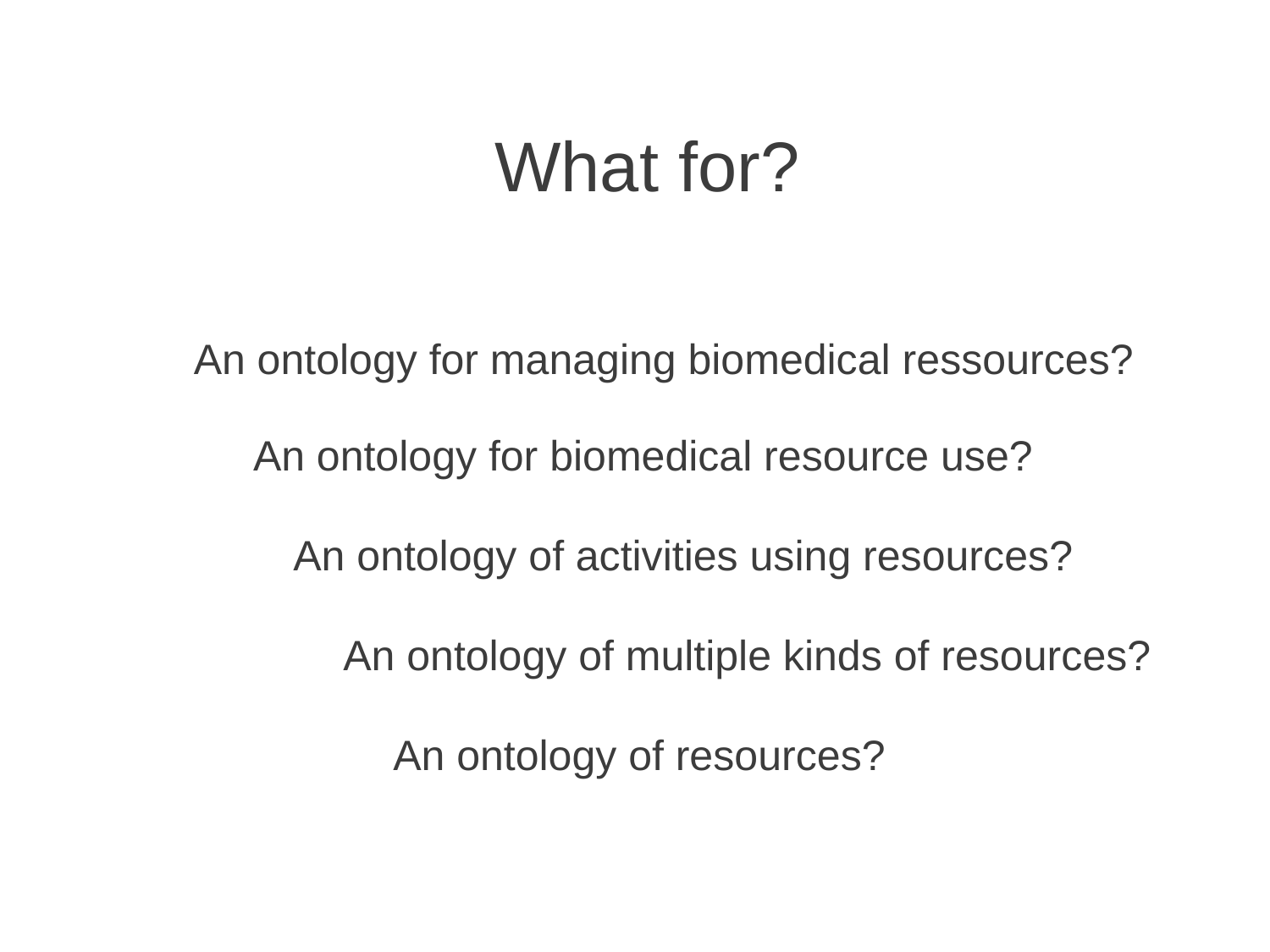### All of it, with subsumption

An ontology for managing biomedical resources

An ontology for biomedical resource use

An ontology of activities using resources

An ontology of multiple kinds of resources

An ontology of resources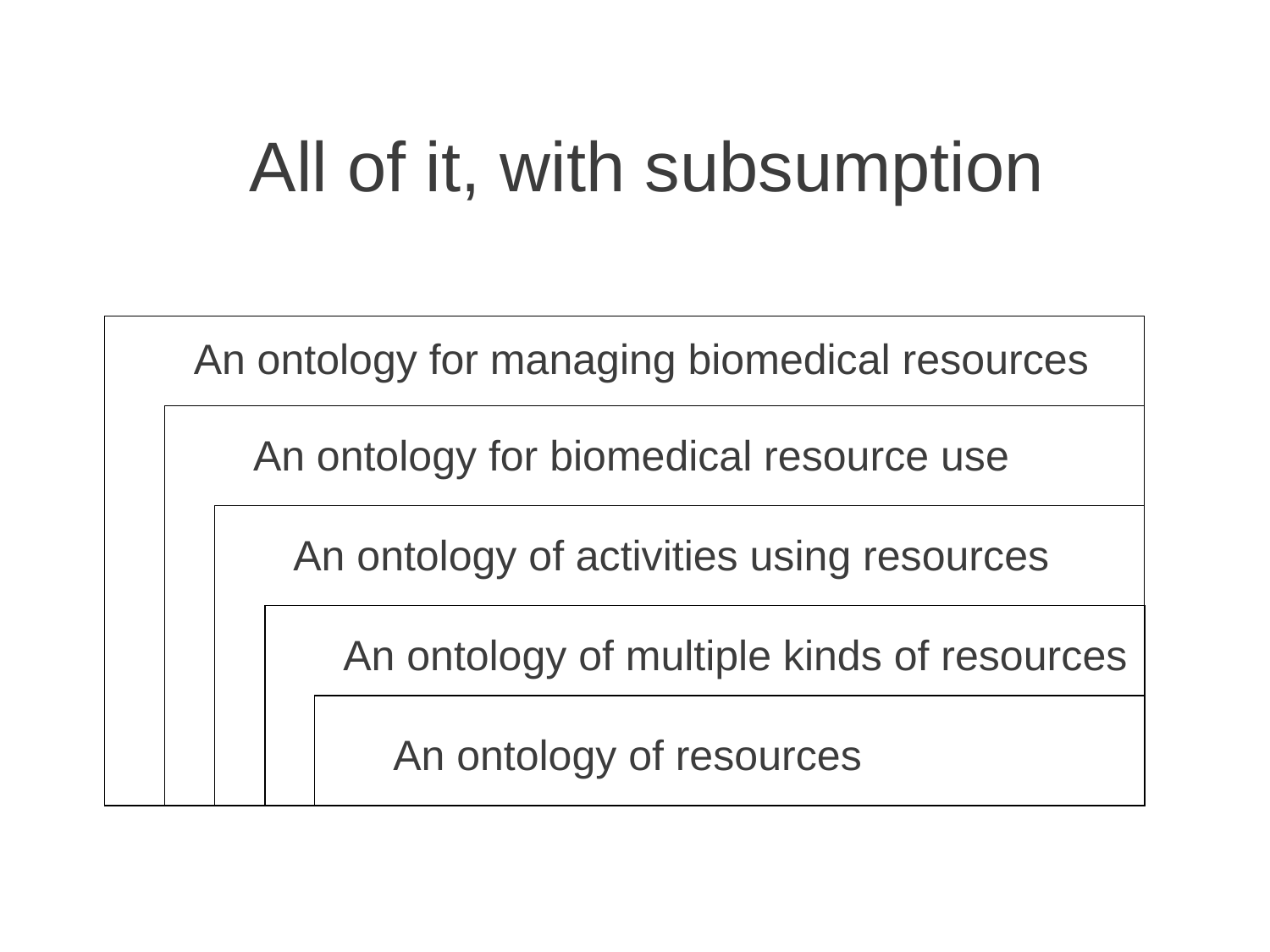## Ontology *of*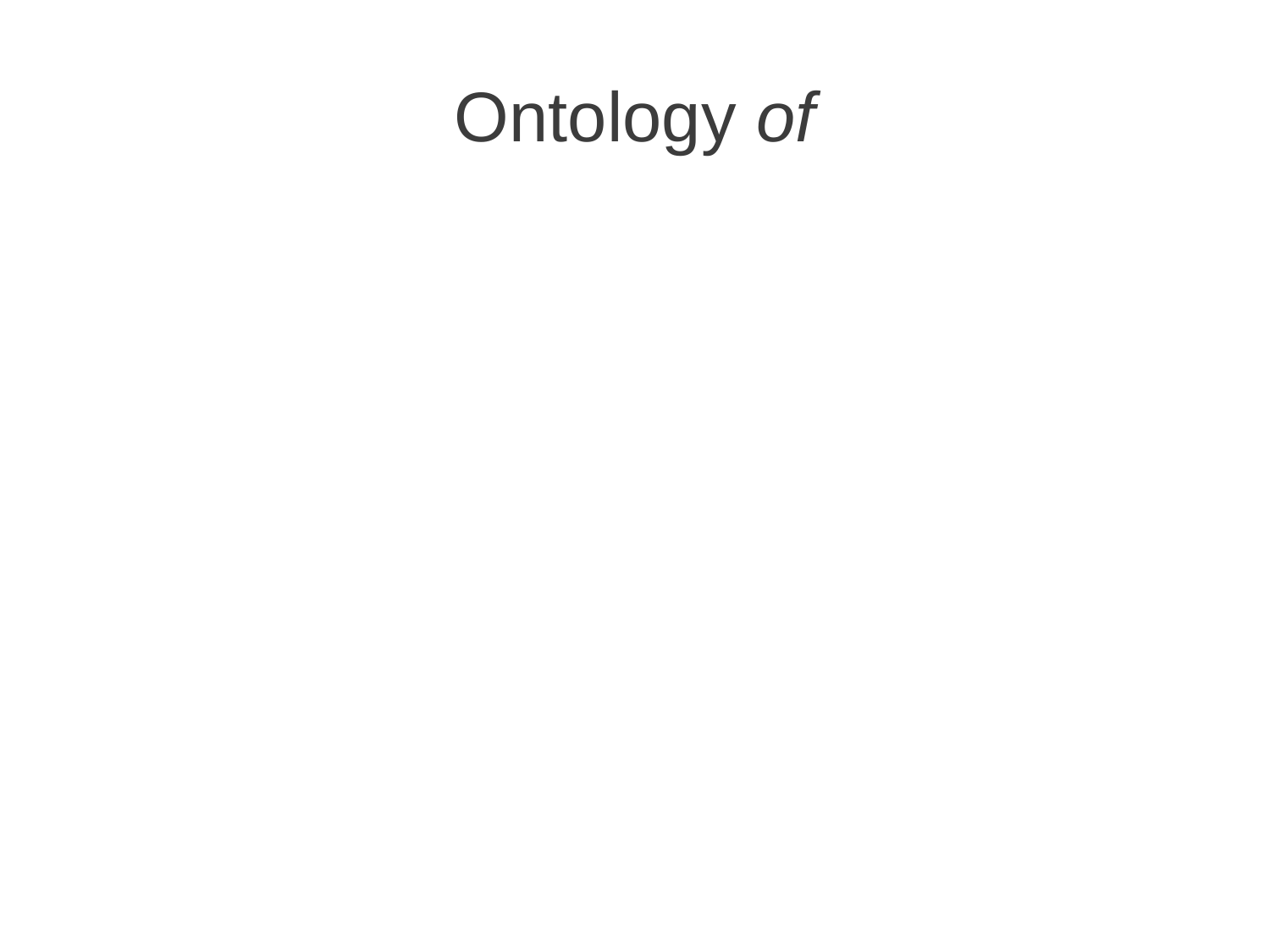## Models

- What is a model?
- What sort of entity is it? Is it mathematical? Is it computational? Is it data? Something else?
- What sort of part does it have?
- What sort of property does it have?
- What sort of process does it participate in?
- What kinds of model are there?
	- What makes a given model *this* model?
	- What makes a given model of *model of a given type*?
- How to classify them?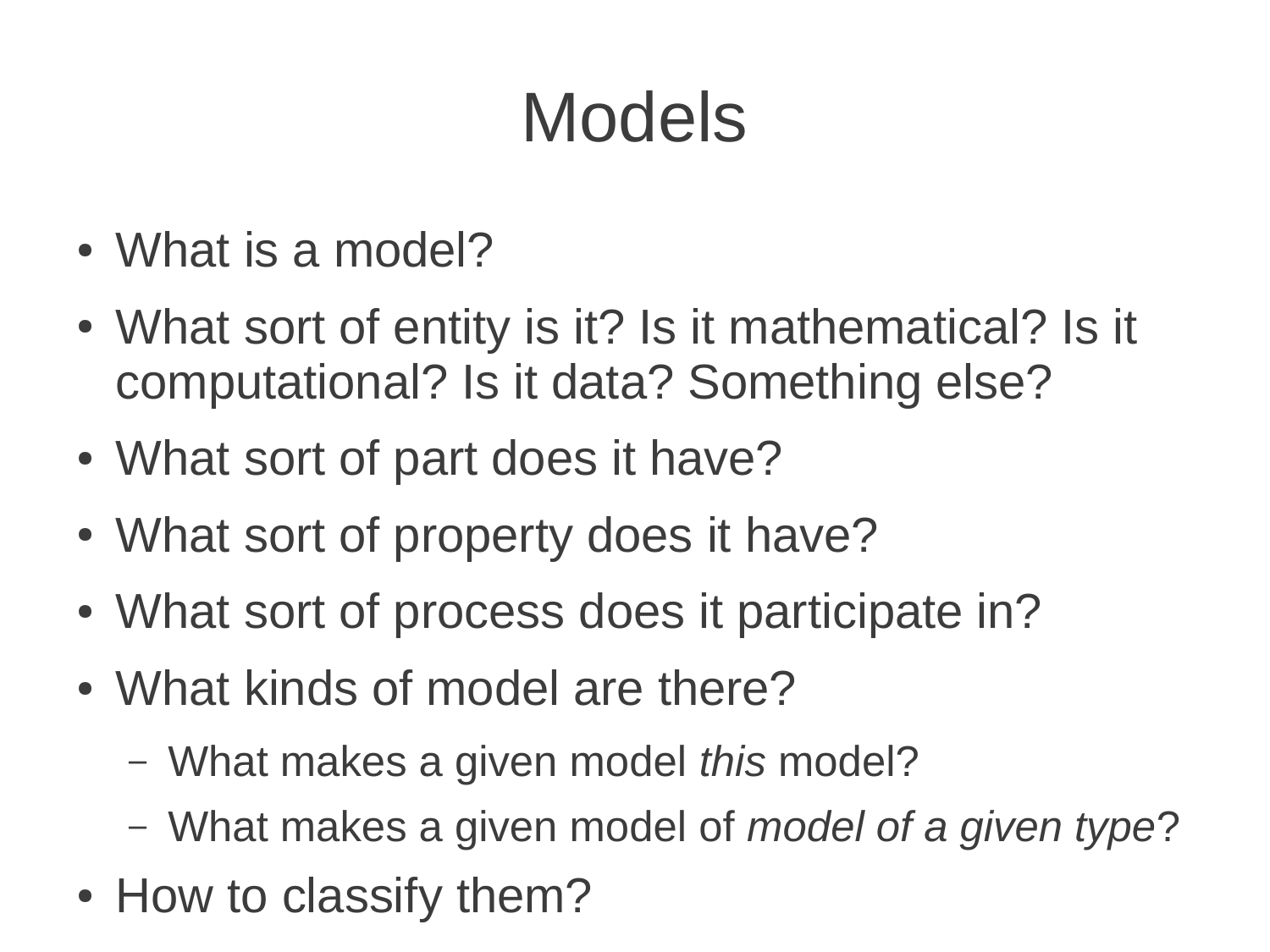## Ontology of Biomedical Resources

- Are there biomedical resources? What makes them biomedical?
- What makes them domain specific or relevant? Circumscribed by domain (application)
- What is specific to biomedical resources?
- Are formats, structures and so on specific to application domain?
	- Phenomena modelled are biomedical (Interpretation 1)
	- Elements represent biomedical things and properties (Interpretation 2)
	- Data is biomedical (Interpretation 3)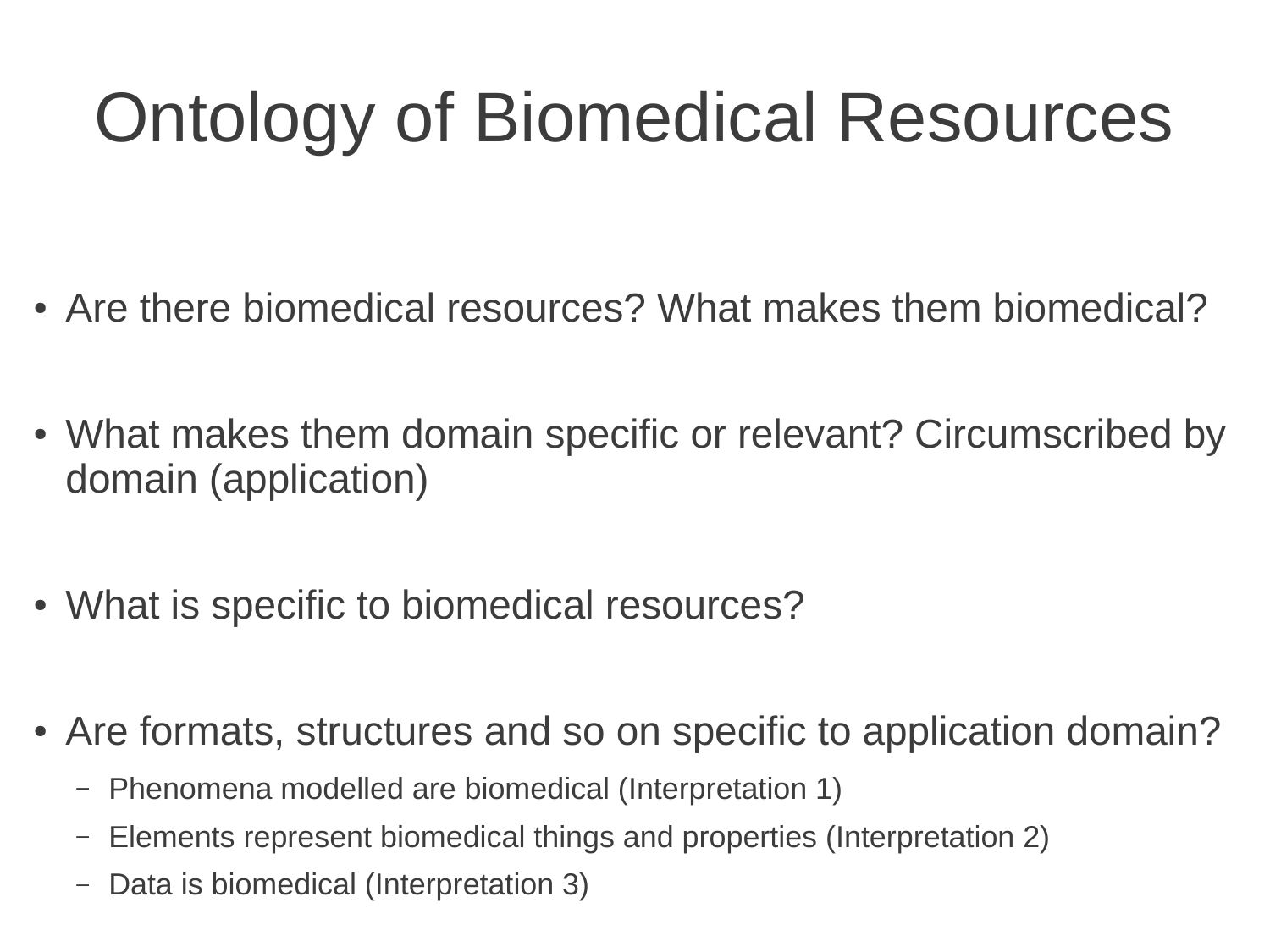## Formal (high) level

- Resources are entities which
- i) can be decomposed in parts (elements),
- ii) can be aggregated (e.g. in repositories),
- iii) can participate in a variety of processual entities (basic operations and workflows).

|           | <b>BFO</b>                                                 | <b>Model</b>                                                                        |
|-----------|------------------------------------------------------------|-------------------------------------------------------------------------------------|
| Endurant  | <b>Substance</b><br>Fiat part<br>Aggregate<br><b>Trope</b> | <b>Resource</b><br><b>Resource element</b><br><b>Repository</b><br><b>Attribute</b> |
| Perdurant | <b>Process Aggregate</b><br><b>Process</b>                 | Workflow<br><b>Workflow element</b>                                                 |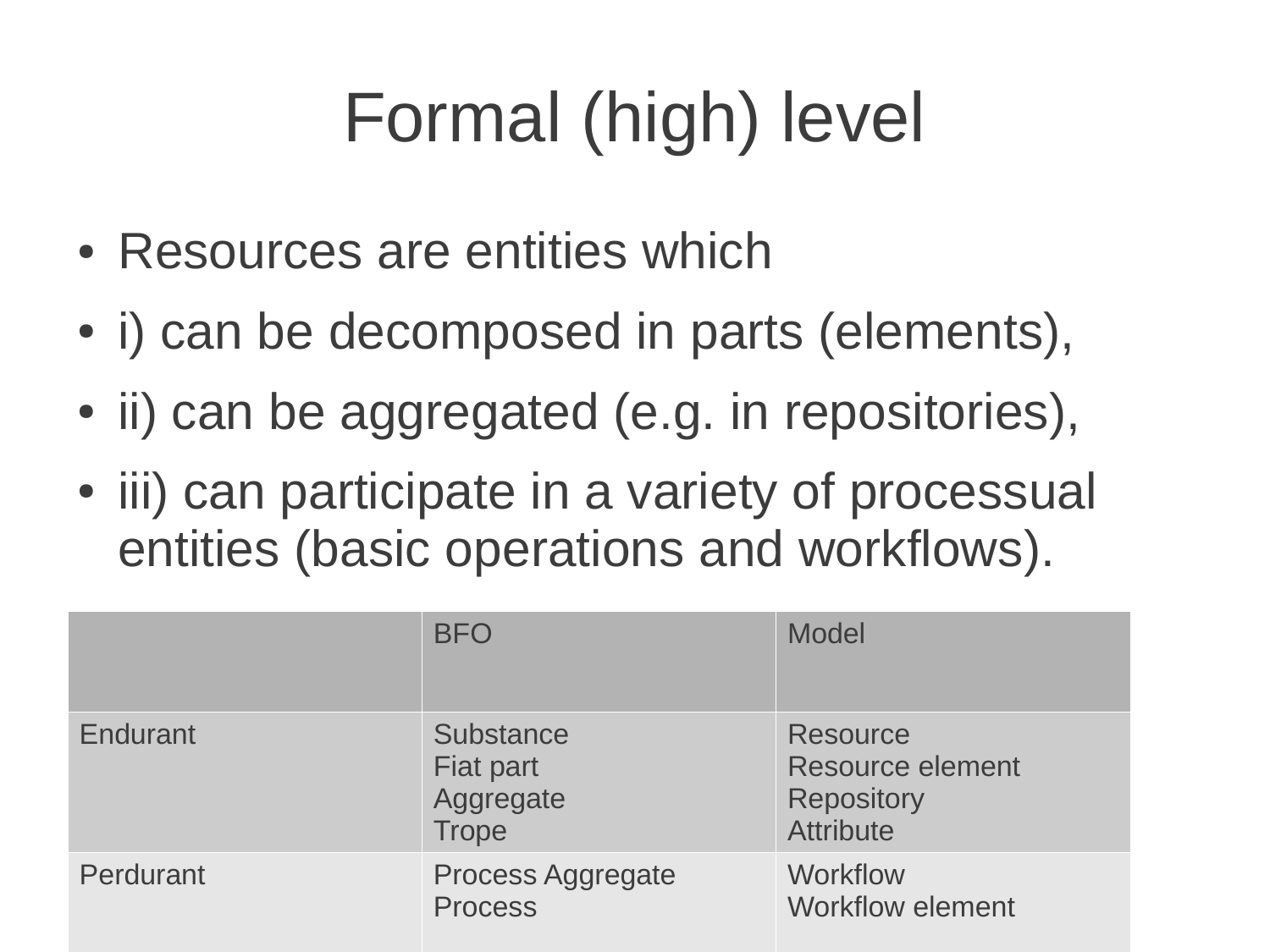### Ontology of (modelling and data) resources



A theoretical schema of classes and relationships.

Objects, a specific model, a specific column in a specific database fall under a type in the ontological schema.

*Model, Element in Model, Database Schema* are subtypes of the generic Modelling Entity. Every *Model Element* is an element in (part of) a *Model*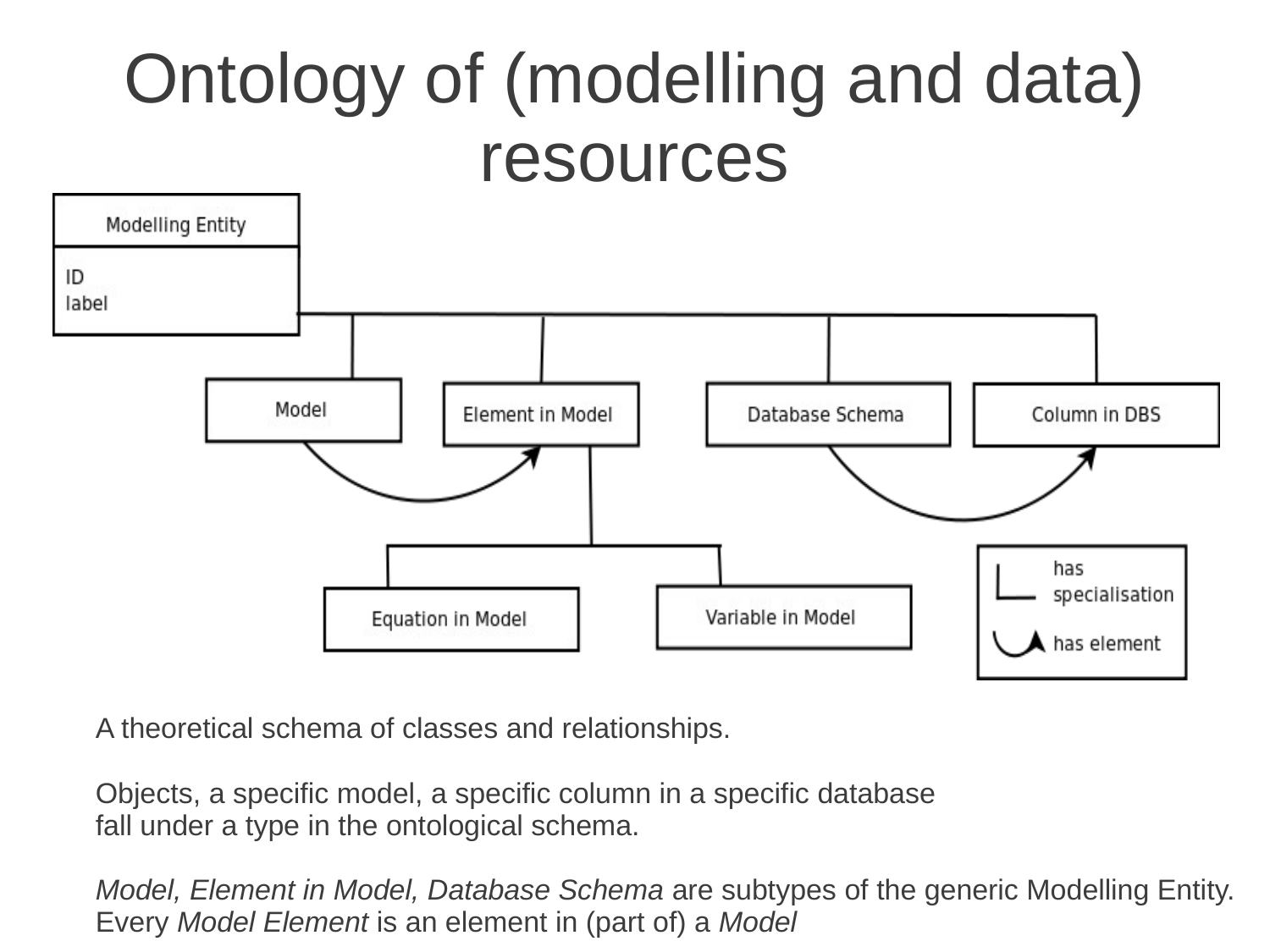### Abstract vs concrete

- Models are objects
- With elements, e.g.
	- Variables
	- Equations
	- Compartments
- Encodings have structure too
- How well do they map to an abstract level and to alternative encoding formats?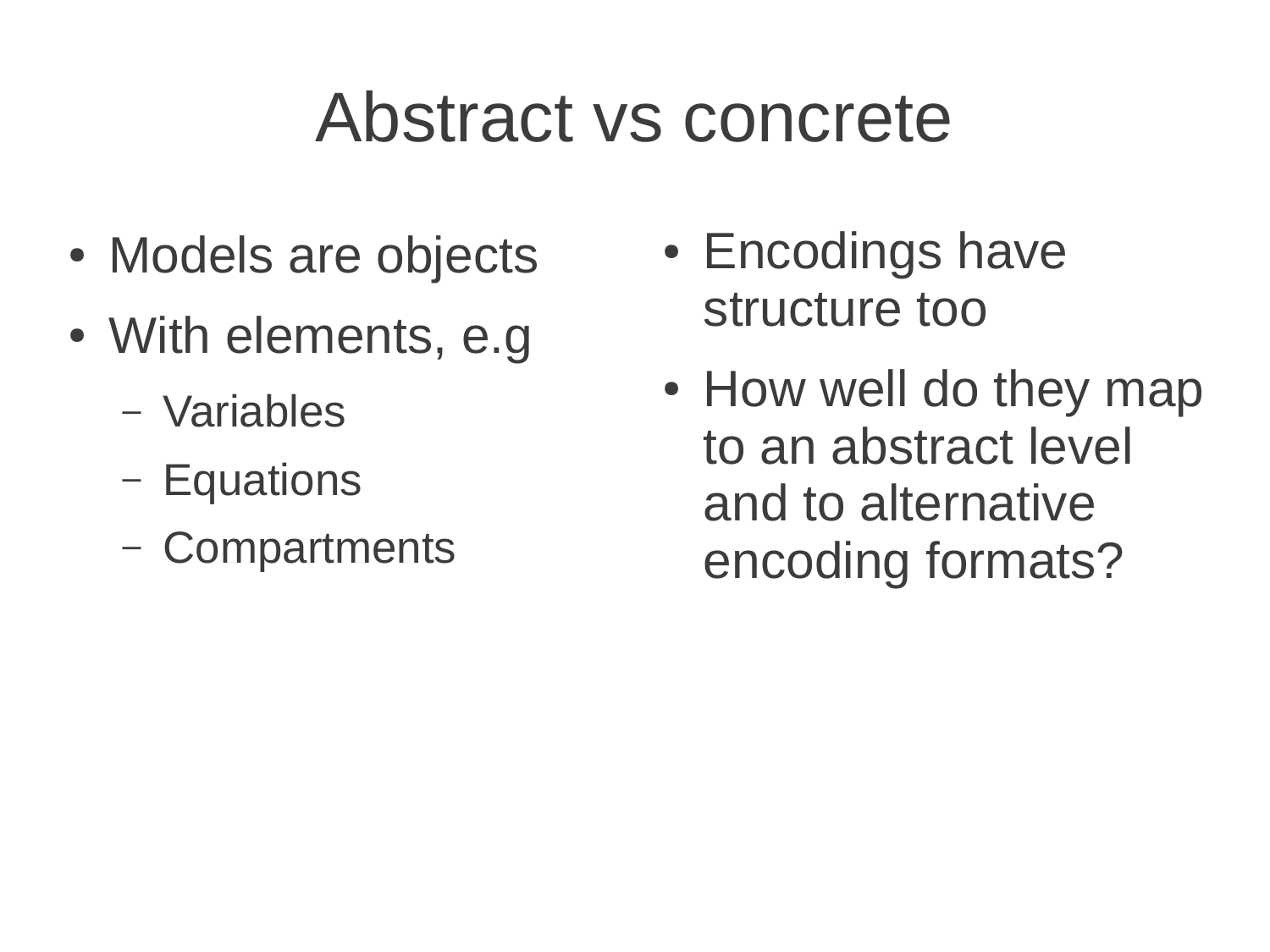The modelling resource ontology can be specialised and modularised



Boxes within a box indicate more specialised ontological treatments of the sort of resources indicated by labels.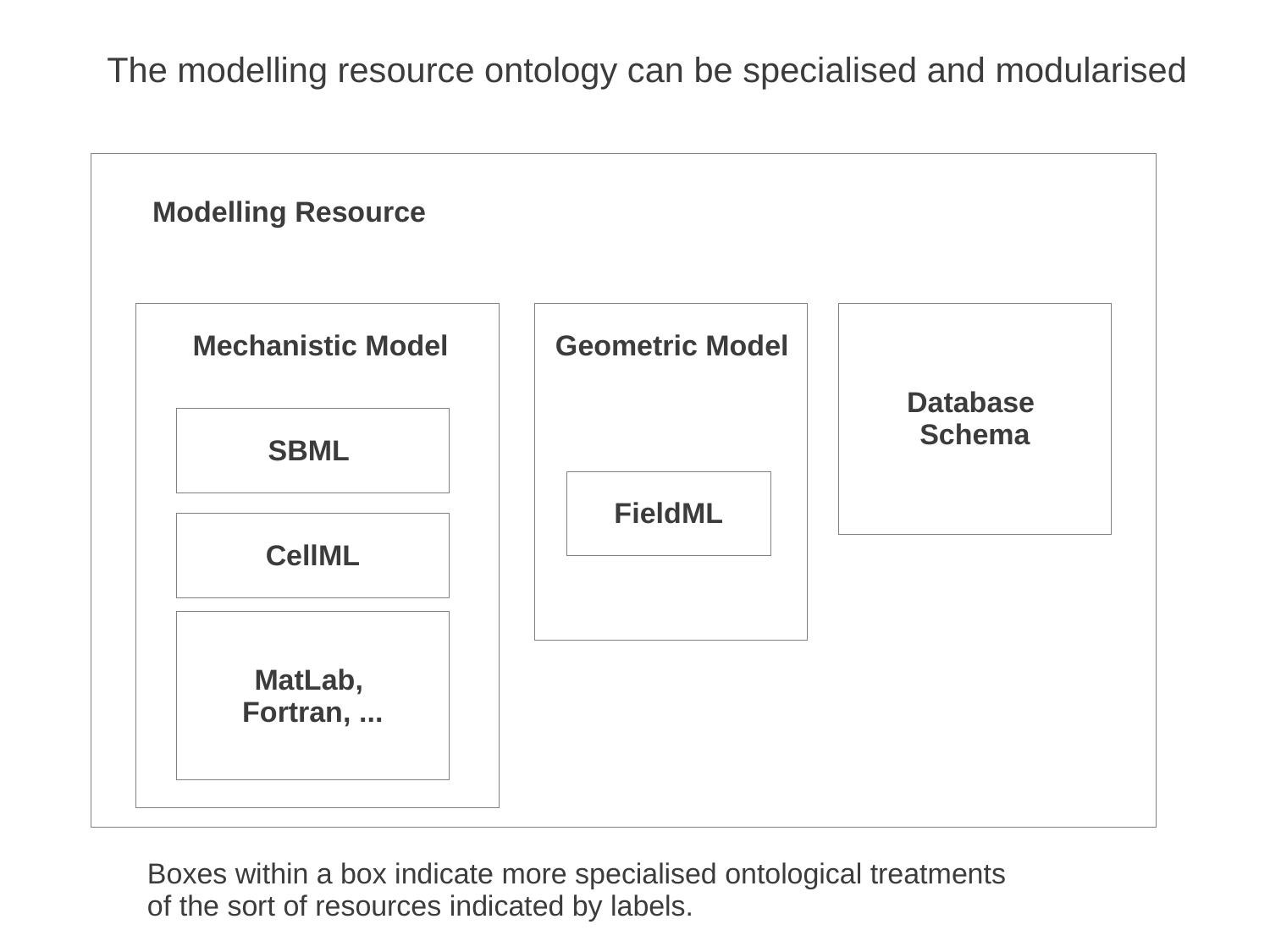## Specialisations of elements

- SBML
- compartment
- species
- parameter
- reaction

● ...

- CellML
- component
- variable
- math

● ...

• connection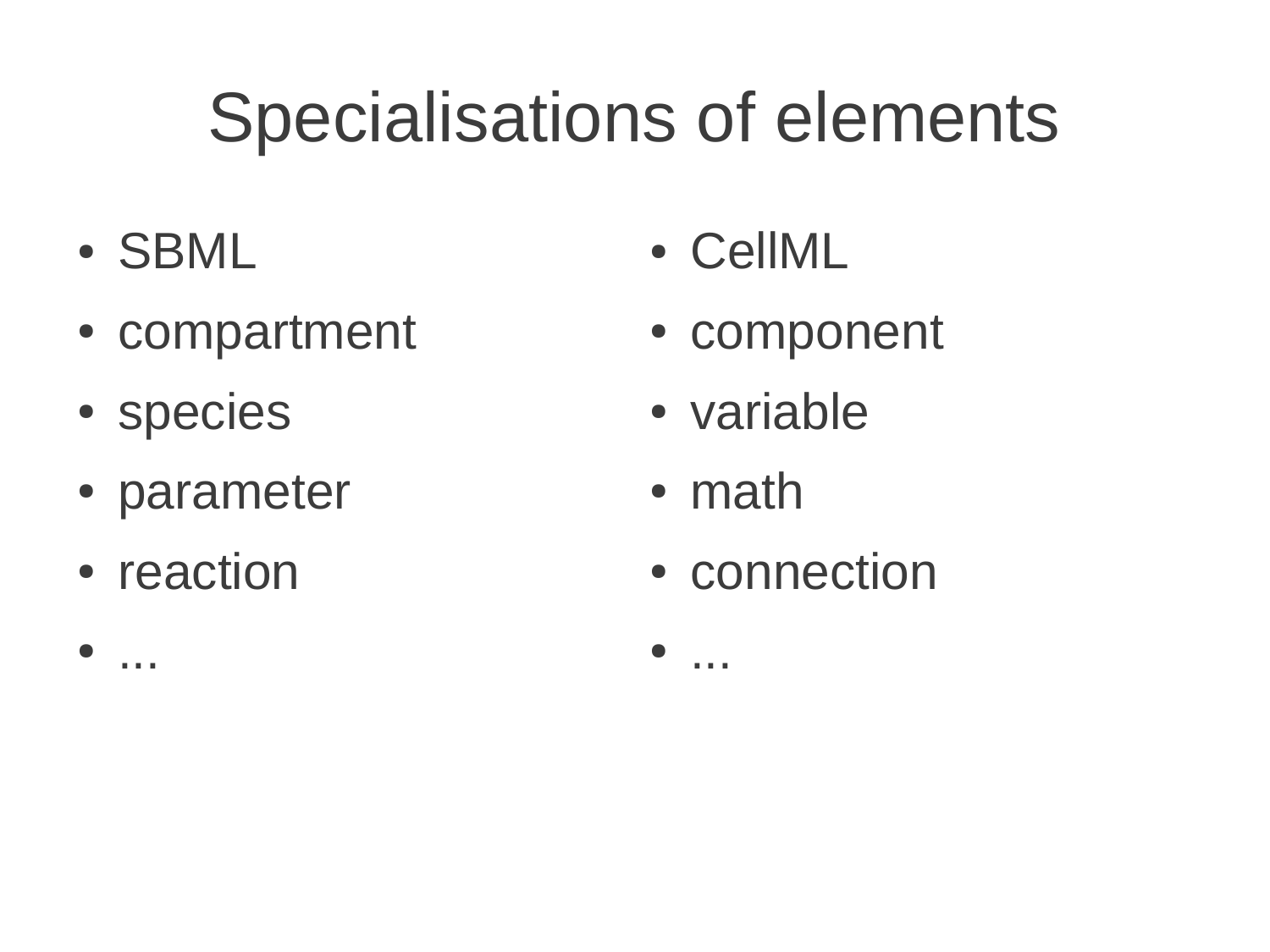### Counting compartments in SBML models (using RDF)

#### SELECT ?o (count(?s) as ?comp)

WHERE {

?s <http://www.ebi.ac.uk/ricordo/toolbox/sbmlo#compartmentElementOf> ?o . ?o rdf:type <http://www.ebi.ac.uk/ricordo/model#model>

} group by ?o order by ?o

| $\sim$ ныр $\eta$ w w w.enr.ac.ur/ricural/hormov/sminium.nr.ac.ur/nr.ac.ur/s=s  | $\sim$ пар.// www.wo.org/2001/APILoonema $\pi$ meger              |
|---------------------------------------------------------------------------------|-------------------------------------------------------------------|
| <http: ricordo="" sbmlo#biomd0000000243="" toolbox="" www.ebi.ac.uk=""></http:> | "1" ^^ <http: 2001="" www.w3.org="" xmlschema#integer=""></http:> |
| <http: ricordo="" sbmlo#biomd000000244="" toolbox="" www.ebi.ac.uk=""></http:>  | "2" ^^ <http: 2001="" www.w3.org="" xmlschema#integer=""></http:> |
| <http: ricordo="" sbmlo#biomd0000000245="" toolbox="" www.ebi.ac.uk=""></http:> | "2" ^^ <http: 2001="" www.w3.org="" xmlschema#integer=""></http:> |
| <http: ricordo="" sbmlo#biomd000000246="" toolbox="" www.ebi.ac.uk=""></http:>  | "4" ^^ <http: 2001="" www.w3.org="" xmlschema#integer=""></http:> |
| <http: ricordo="" sbmlo#biomd000000247="" toolbox="" www.ebi.ac.uk=""></http:>  | "2" ^^ <http: 2001="" www.w3.org="" xmlschema#integer=""></http:> |
| <http: ricordo="" sbmlo#biomd000000248="" toolbox="" www.ebi.ac.uk=""></http:>  | "2" ^^ <http: 2001="" www.w3.org="" xmlschema#integer=""></http:> |
| <http: ricordo="" sbmlo#biomd000000249="" toolbox="" www.ebi.ac.uk=""></http:>  | "1" ^^ <http: 2001="" www.w3.org="" xmlschema#integer=""></http:> |
| <http: ricordo="" sbmlo#biomd0000000250="" toolbox="" www.ebi.ac.uk=""></http:> | "3" ^^ <http: 2001="" www.w3.org="" xmlschema#integer=""></http:> |
| <http: ricordo="" sbmlo#biomd0000000251="" toolbox="" www.ebi.ac.uk=""></http:> | "1" ^^ <http: 2001="" www.w3.org="" xmlschema#integer=""></http:> |
| <http: ricordo="" sbmlo#biomd0000000252="" toolbox="" www.ebi.ac.uk=""></http:> | "1" ^^ <http: 2001="" www.w3.org="" xmlschema#integer=""></http:> |
| <http: ricordo="" sbmlo#biomd0000000253="" toolbox="" www.ebi.ac.uk=""></http:> | "1" ^^ <http: 2001="" www.w3.org="" xmlschema#integer=""></http:> |
| <http: ricordo="" sbmlo#biomd0000000254="" toolbox="" www.ebi.ac.uk=""></http:> | "1" ^^ <http: 2001="" www.w3.org="" xmlschema#integer=""></http:> |
| <http: ricordo="" sbmlo#biomd0000000255="" toolbox="" www.ebi.ac.uk=""></http:> | "6" ^^ <http: 2001="" www.w3.org="" xmlschema#integer=""></http:> |
| <http: ricordo="" sbmlo#biomd0000000256="" toolbox="" www.ebi.ac.uk=""></http:> | "2" ^^ <http: 2001="" www.w3.org="" xmlschema#integer=""></http:> |
| <http: ricordo="" sbmlo#biomd0000000257="" toolbox="" www.ebi.ac.uk=""></http:> | "1" ^^ <http: 2001="" www.w3.org="" xmlschema#integer=""></http:> |
| <http: ricordo="" sbmlo#biomd0000000258="" toolbox="" www.ebi.ac.uk=""></http:> | "1" ^^ <http: 2001="" www.w3.org="" xmlschema#integer=""></http:> |
| <http: ricordo="" sbmlo#biomd0000000259="" toolbox="" www.ebi.ac.uk=""></http:> | "2" ^^ <http: 2001="" www.w3.org="" xmlschema#integer=""></http:> |
|                                                                                 |                                                                   |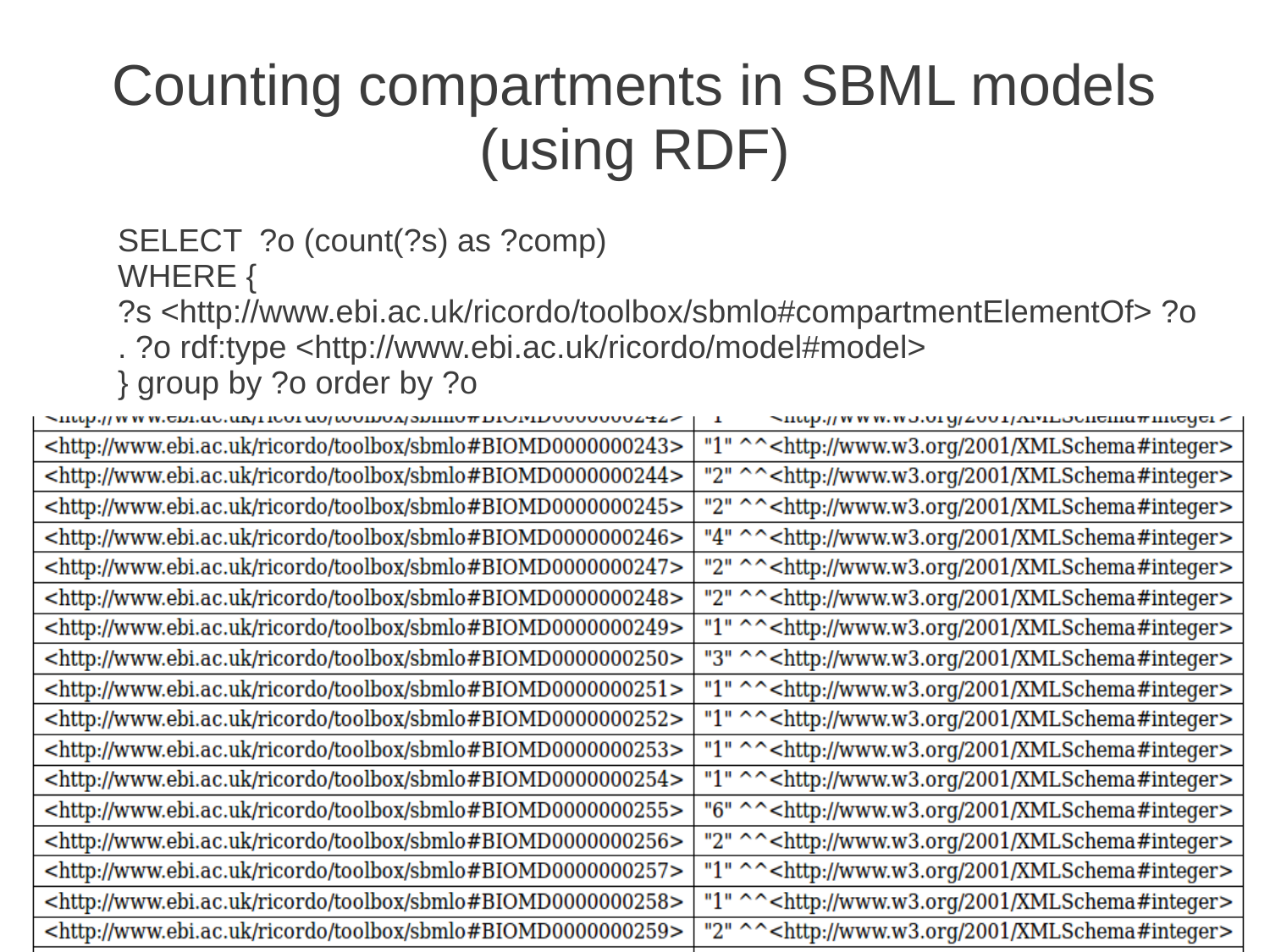### Querying at the abstract level (first step towards integration)

• SPARQL Query on a simple RDF store

PREFIX rcms: <http://www.ebi.ac.uk/ricordo/model#> SELECT ?s ?o

**WHERE** 

 $\{$  ?s  $_{\text{CCUE}}:\text{element}$   $\Omega$  ?q  $\}$ 

Find any element and what it is an element of

| s                                                                                                                 |                                                      |
|-------------------------------------------------------------------------------------------------------------------|------------------------------------------------------|
| <http: biomodels<="" td="" www.ebi.ac.uk=""><td><http: biomodels<="" td="" www.ebi.ac.uk=""></http:></td></http:> | <http: biomodels<="" td="" www.ebi.ac.uk=""></http:> |
| /models-main/publ                                                                                                 | /models-main/publ                                    |
| /BIOMD0000000064# 0000026>                                                                                        | /BIOMD0000000064#0000002>                            |
| <http: biomodels<="" td="" www.ebi.ac.uk=""><td><http: biomodels<="" td="" www.ebi.ac.uk=""></http:></td></http:> | <http: biomodels<="" td="" www.ebi.ac.uk=""></http:> |
| /models-main/publ                                                                                                 | /models-main/publ                                    |
| /BIOMD0000000064# 0000023>                                                                                        | /BIOMD0000000064# 0000002>                           |
| <http: biomodels<="" td="" www.ebi.ac.uk=""><td><http: biomodels<="" td="" www.ebi.ac.uk=""></http:></td></http:> | <http: biomodels<="" td="" www.ebi.ac.uk=""></http:> |
| /models-main/publ                                                                                                 | /models-main/publ                                    |
| /BIOMD0000000003# 961192>                                                                                         | /BIOMD0000000003# 180340>                            |
| <http: biomodels<="" td="" www.ebi.ac.uk=""><td><http: biomodels<="" td="" www.ebi.ac.uk=""></http:></td></http:> | <http: biomodels<="" td="" www.ebi.ac.uk=""></http:> |
| /models-main/publ                                                                                                 | /models-main/publ                                    |
| /BIOMD0000000064# 0000008>                                                                                        | /BIOMD0000000064# 0000002>                           |
| <http: ricordo<="" td="" www.ebi.ac.uk=""><td>http://www.ebi.ac.uk/ricordo=</td></http:>                          | http://www.ebi.ac.uk/ricordo=                        |
| /ersatz/barcelona                                                                                                 | /ersatz/barcelona                                    |
| /CVM0000000001# 000012>                                                                                           | /CVM0000000001# 000001>                              |
| <http: biomodels<="" td="" www.ebi.ac.uk=""><td><http: biomodels<="" td="" www.ebi.ac.uk=""></http:></td></http:> | <http: biomodels<="" td="" www.ebi.ac.uk=""></http:> |
| /models-main/publ                                                                                                 | /models-main/publ                                    |
| /BIOMD0000000064# 0000016>                                                                                        | /BIOMD0000000064# 0000002>                           |
| <http: ricordo<="" td="" www.ebi.ac.uk=""><td><http: ricordo<="" td="" www.ebi.ac.uk=""></http:></td></http:>     | <http: ricordo<="" td="" www.ebi.ac.uk=""></http:>   |
| /annotation/kb#DBS1C4>                                                                                            | /annotation/kb#DBS1>                                 |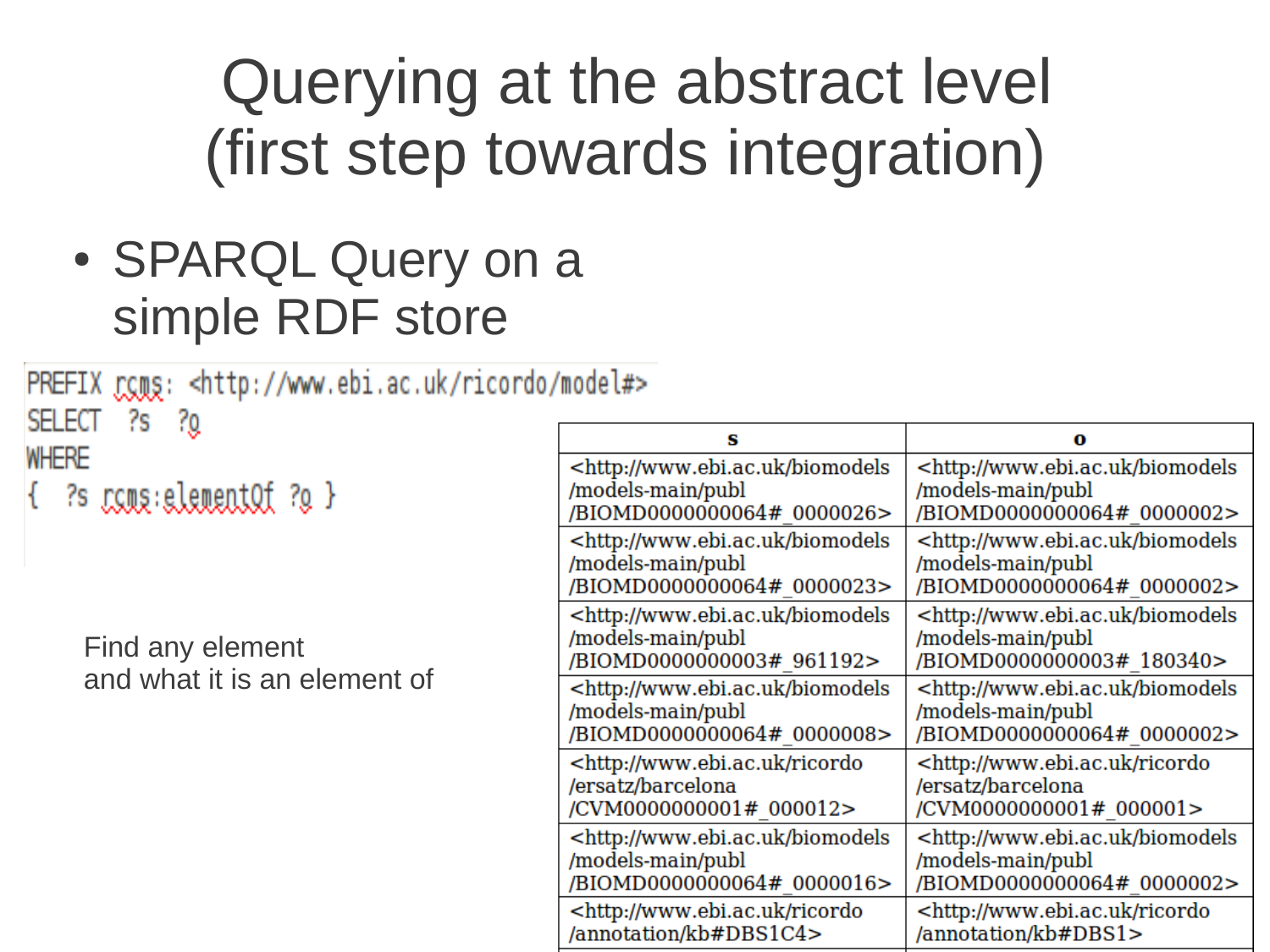## ontology *for*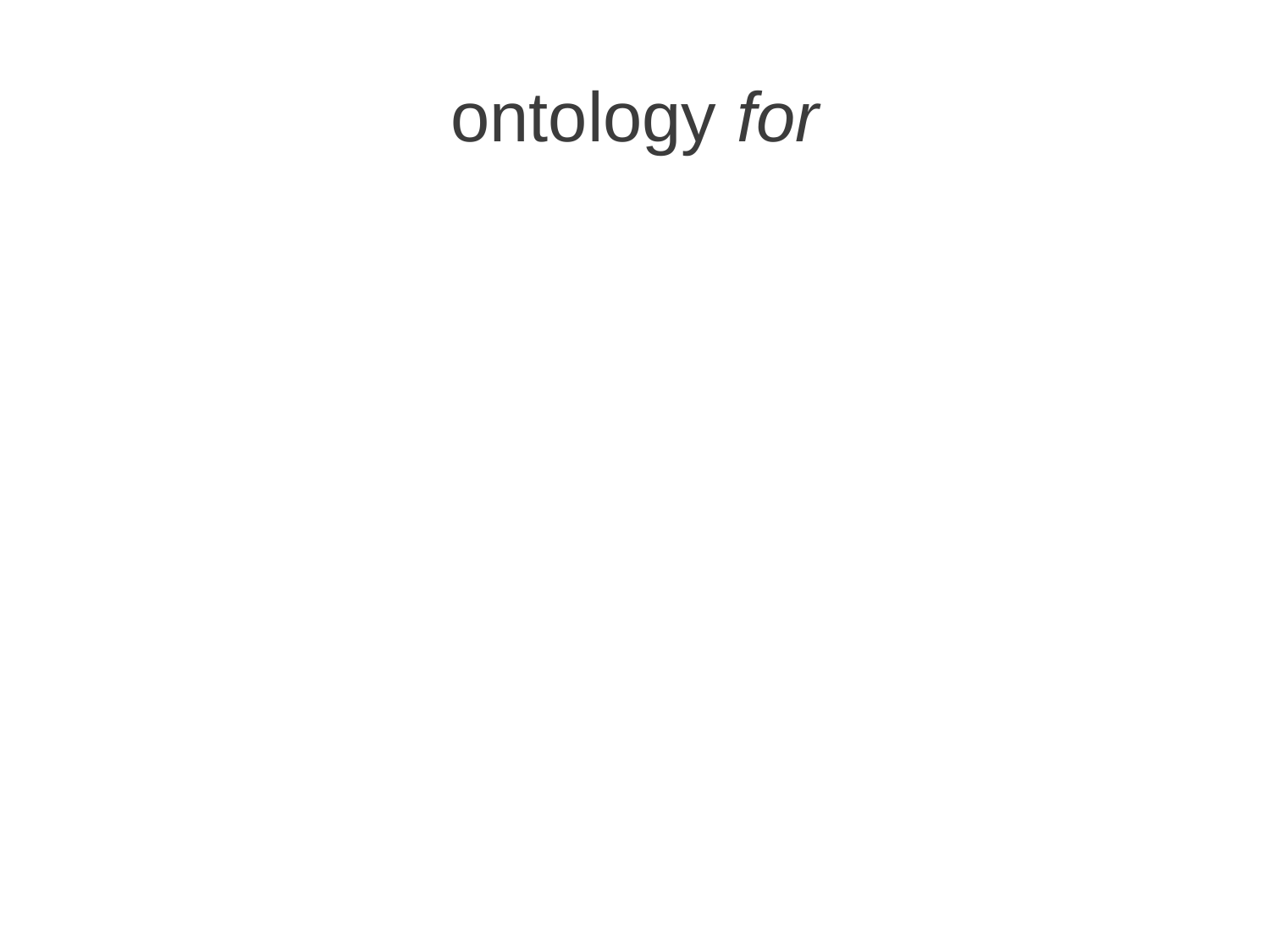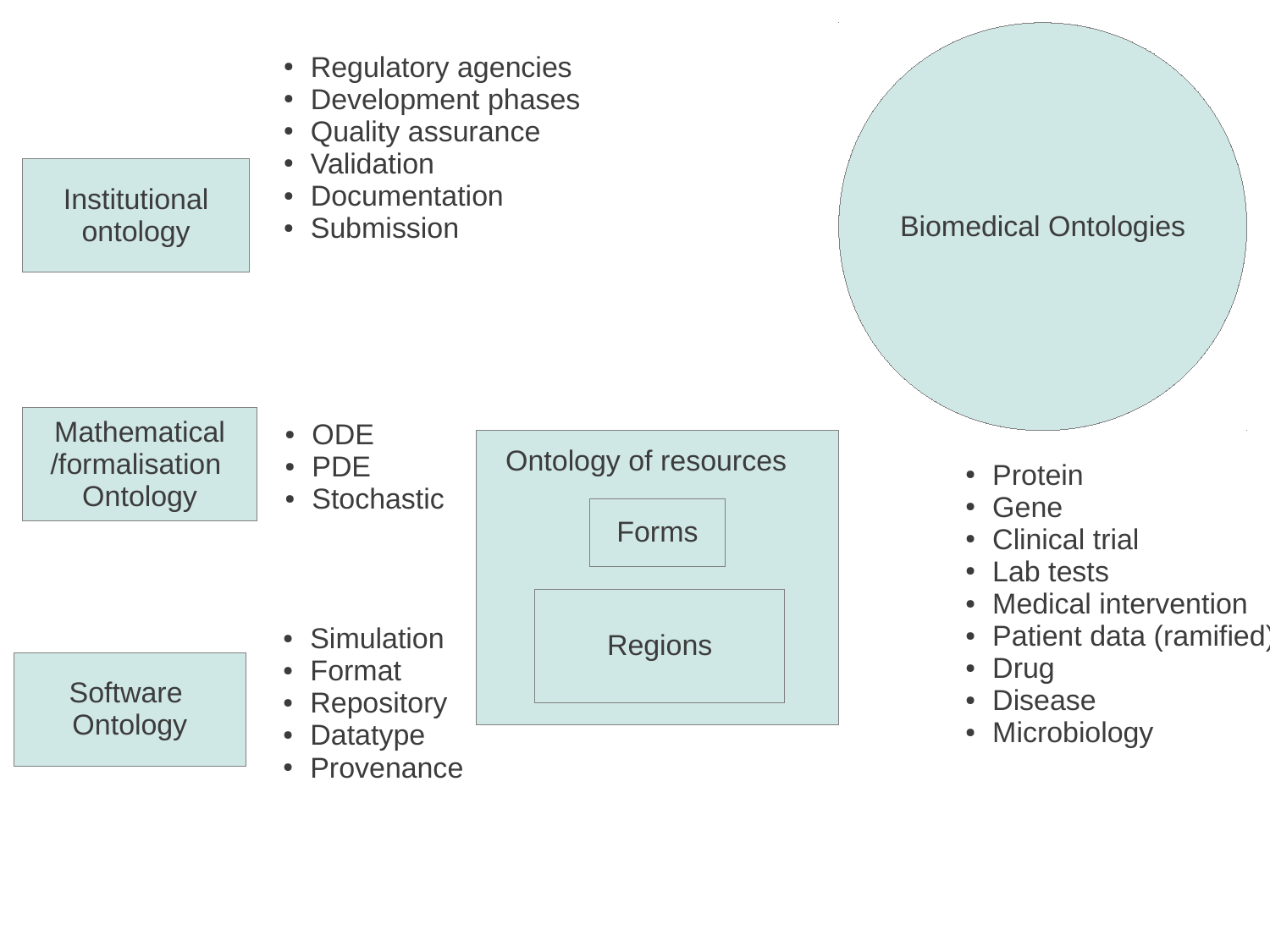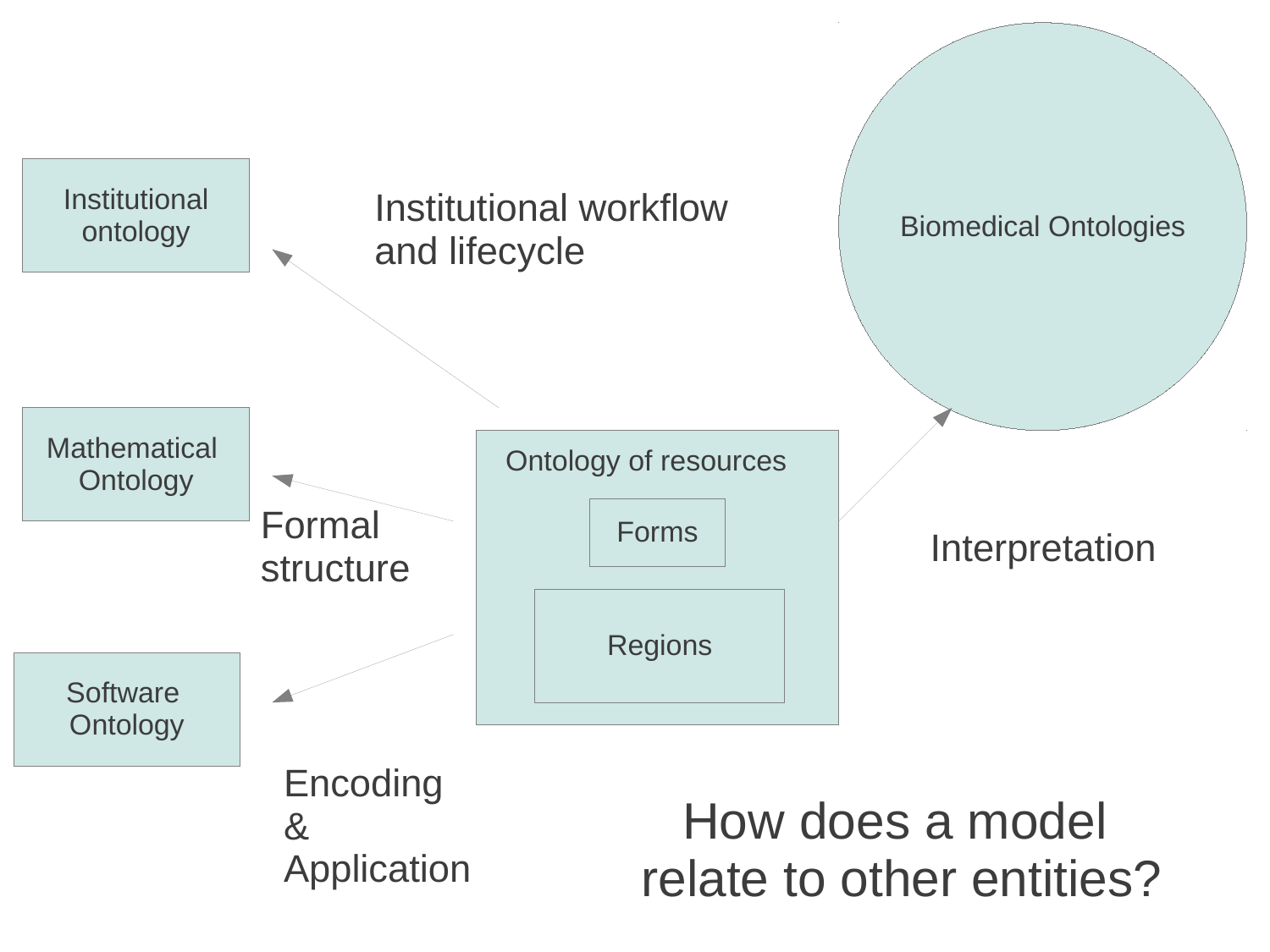### Result: description and classification of resources and how they relate together based on

- Thematic domain
- Interpretation of model elements
- Biologically relevant ranges of spatial and temporal scales
- Kind of mathematics
- Data integration

– ...

– Quality measures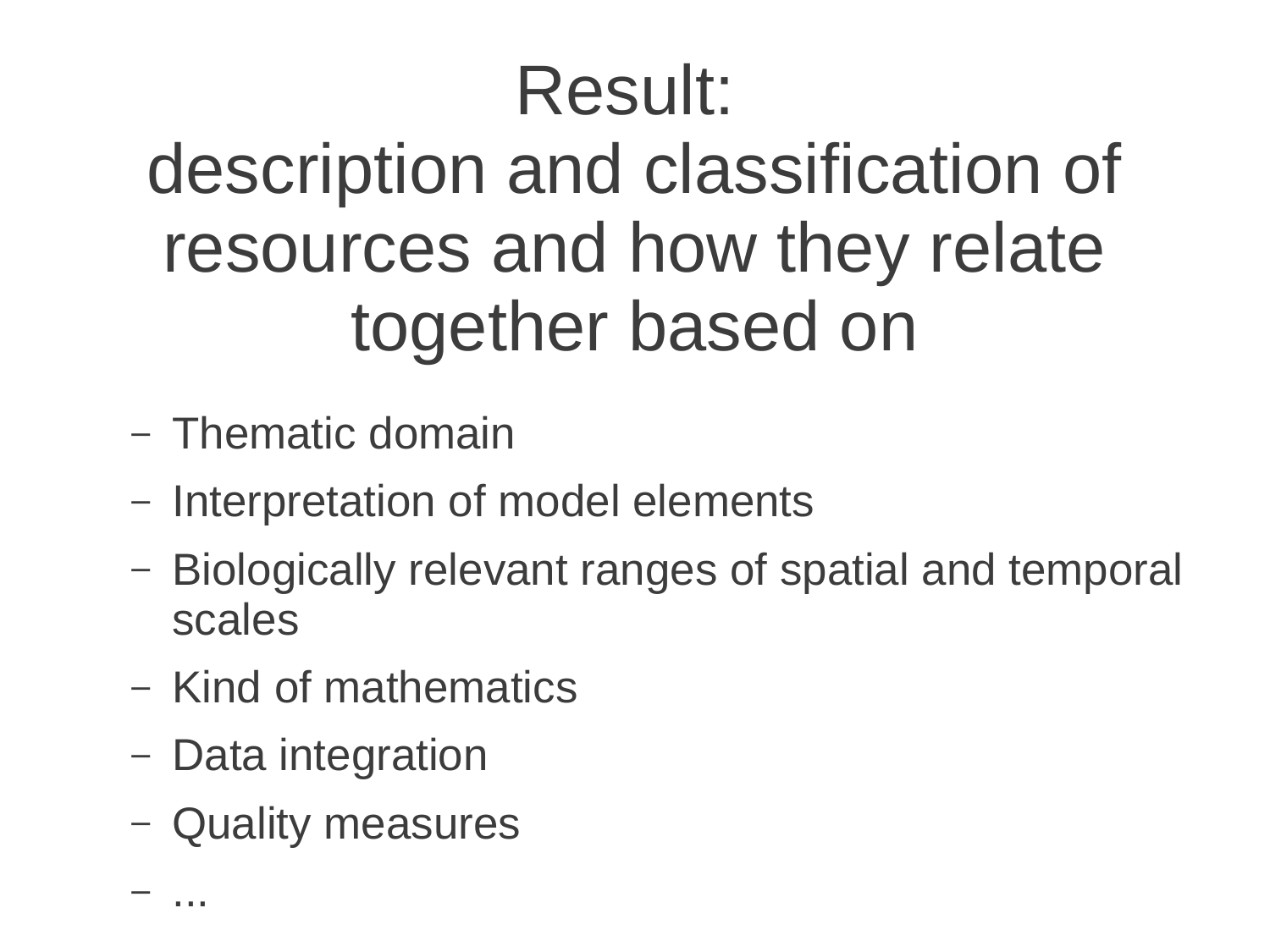### Few new developments

### **Extensions**

### Integration (merging, linking)

### Reuse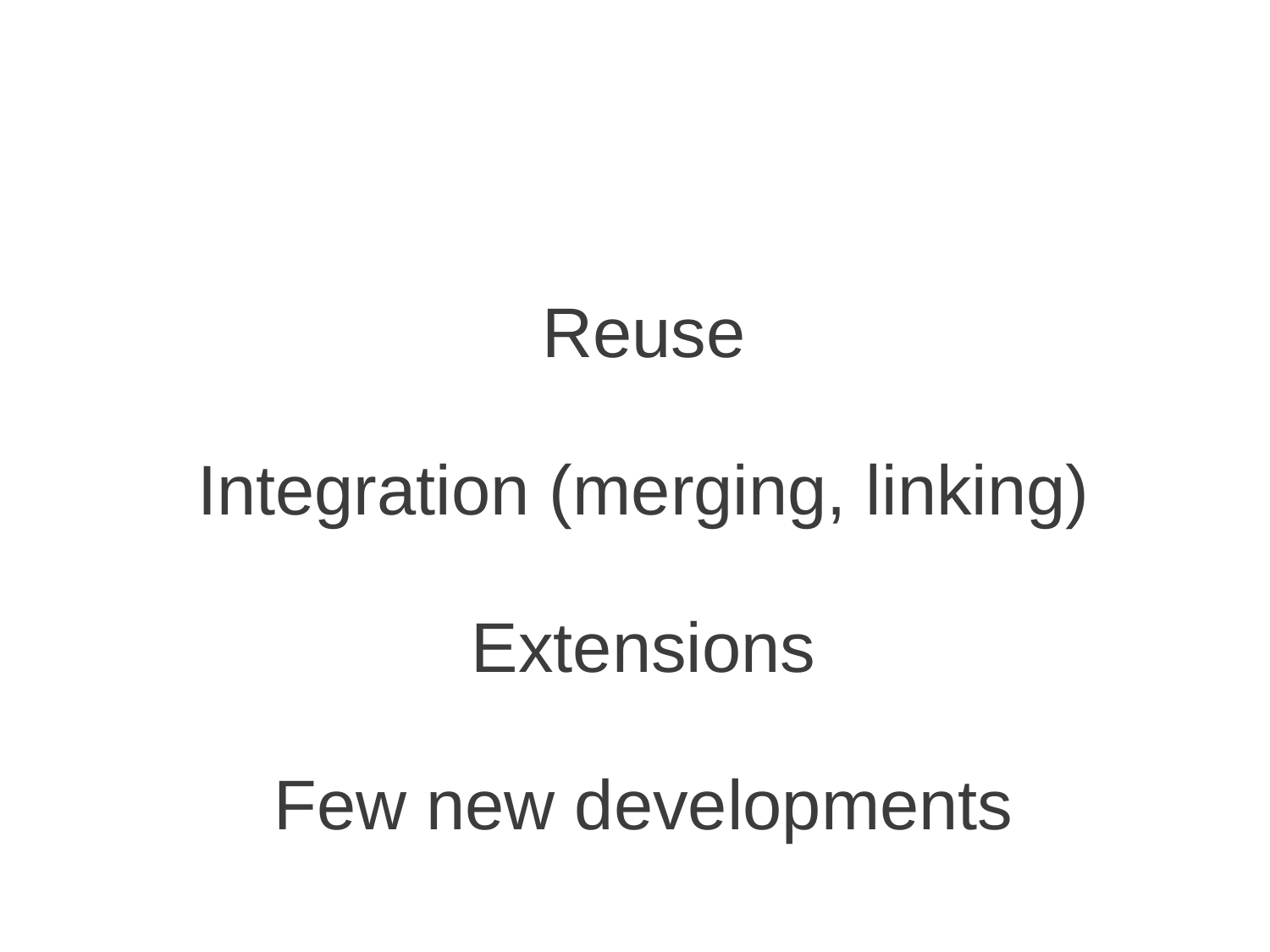| Class hierarchy |                 | Class hierarchy (inferred)                                      |              | Annotations<br>Usage                                              |                     |  |
|-----------------|-----------------|-----------------------------------------------------------------|--------------|-------------------------------------------------------------------|---------------------|--|
|                 | Class hierarchv | MULTIPLE-DOSE-LINEAR-ELIMINATION-BOLUS-1CPT-PK-MODEL            | <b>DHOM</b>  | Annotations: MULTIPLE-DOSE-LINEAR-ELIMINATION-BOLUS-1CPT-PK-MODEL | <b>DBO®</b>         |  |
| 법.              |                 |                                                                 |              | Annotations                                                       |                     |  |
|                 |                 | <b>WODEL-PARAMETER</b>                                          |              |                                                                   |                     |  |
|                 |                 | <b>V-OPK-MODEL-PARAMETER</b>                                    |              |                                                                   |                     |  |
|                 |                 | V-01-CPT-PK-MODEL-PARAMETER                                     |              |                                                                   |                     |  |
|                 |                 | ABSORPTION-DURATION-FOR-ZERO-ORDER-ABSORPTION-1-CPT-PK-         |              |                                                                   |                     |  |
|                 |                 | <b>CABSORPTION-RATE-CONSTANT-FOR-ORAL-ADMINISTRATION-1-CPT-</b> |              |                                                                   |                     |  |
|                 |                 | APPARENT-VOLUME-OF-DISTRIBUTION-FOR-EXTRA-VASCULAR-ADMI         |              |                                                                   |                     |  |
|                 |                 | <b>CELIMINATION-RATE-CONSTANT-1-CPT-PK-MODEL-PARAMETER</b>      |              |                                                                   |                     |  |
|                 |                 | LAG-TIME-FOR-ZERO-OR-FIRST-ORDER-ADMINISTRATION-1-CPT-PK-I•     |              |                                                                   |                     |  |
|                 |                 | MAXIMUM-ELIMINATION-RATE-FOR-MICHAELIS-MENTEN-ELIMINATION∍      |              |                                                                   |                     |  |
|                 |                 | MICHAELIS-MENTEN-CONSTANT-1-CPT-PK-MODEL-PARAMETER              |              | Description: MULTIPLE-DOSE-LINEAR-ELIMINATION-BOLUS-1CPT-PK-MODEL | <b>DBOX</b>         |  |
|                 |                 | ORAL-CLEARANCE-OF-ELIMINATION-FOR-EXTRA-VASCULAR-ADMINIS        |              |                                                                   |                     |  |
|                 |                 | <b>E-2-CPT-PK-MODEL-PARAMETER</b>                               |              | Equivalent classes                                                |                     |  |
|                 |                 | <b>B-03-CPT-PK-MODEL-PARAMETER</b>                              |              | <b>LINEAR-ELIMINATION-BOLUS-1CPT-PK-MODEL</b>                     | $\odot$ x $\odot$   |  |
|                 |                 | ABSORPTION-DURATION-FOR-ZERO-ORDER-ABSORPTION-PK-MODEL-P        |              | and (MODEL-HAS-ADMINISTRATION-PROFILE-ATTRIBUTE value             |                     |  |
|                 |                 | ABSORPTION-RATE-CONSTANT-PK-MODEL-PARAMETER                     |              | MULTIPLE-DOSE-ADMINISTRATION-PROFILE-MODEL)                       |                     |  |
|                 |                 | APPARENT-VOLUME-OF-DISTRIBUTION-OF-COMPARTMENT-FOR-EXTRA        |              |                                                                   |                     |  |
|                 |                 | Le LAG-TIME-FOR-ZERO-OR-FIRST-ORDER-ADMINISTRATION-PK-MODEL-PA  |              | Superclasses ( ;                                                  |                     |  |
|                 |                 | <b>MODEL-VARIABLE-TYPE-PK</b>                                   |              | <b>OLINEAR-ELIMINATION-BOLUS-1CPT-PK-MODEL</b>                    | $\odot$ x $\odot$   |  |
|                 |                 | <b>▼ PK-MODEL</b><br>V- <b>O</b> 1CPT-PK-MODEL                  |              |                                                                   |                     |  |
|                 |                 | V-BBOLUS-1CPT-PK-MODEL                                          |              | <b>MULTIPLE-DOSE-PK-MODEL</b>                                     | $\odot$ (x) $\odot$ |  |
|                 |                 | <b>WE BLINEAR-ELIMINATION-BOLUS-1CPT-PK-MODEL</b>               |              |                                                                   |                     |  |
|                 |                 | MULTIPLE-DOSE-LINEAR-ELIMINATION-BOLUS-1CPT-PK-MODEL            |              | Inherited anonymous classes                                       |                     |  |
|                 |                 | - ● SINGLE-DOSE-LINEAR-ELIMINATION-BOLUS-1CPT-PK-MODEL          |              | <b>1CPT-PK-MODEL</b>                                              | $\odot$ (x) $\odot$ |  |
|                 |                 | <b>GSTEADY-STATE-LINEAR-ELIMINATION-BOLUS-1CPT-PK-MODEL</b>     |              | and (MODEL-HAS-ROUTE-OF-ADMINISTRATION-ATTRIBUTE value            |                     |  |
|                 |                 | <b>E B MICHAELIS-MENTEN-ELIMINATION-BOLUS-1CPT-PK-MODEL</b>     |              | INTRAVENOUS-BOLUS-ROUTE-OF-ADMINISTRATION-MODEL)                  |                     |  |
|                 |                 | <b>E-BEIRST-ORDER-ABSORPTION-1CPT-PK-MODEL</b>                  |              | <b>PK MODEL</b>                                                   | @80                 |  |
|                 |                 | <b>E-BINFUSION-1CPT-PK-MODEL</b>                                |              | and (MODEL-HAS-COMPARTMENTAL-ATTRIBUTE value                      |                     |  |
|                 |                 | E 2ERO ORDER ABSORPTION 1CPT PK MODEL                           |              | 1-COMPARTMENT-MODEL)                                              |                     |  |
|                 |                 | <b>E-B2CPT-PK-MODEL</b>                                         |              | <b>BOLUS-1CPT-PK-MODEL</b>                                        | $\odot$ (x) $\odot$ |  |
|                 |                 | <b>A2CDT DK MODEL</b>                                           |              |                                                                   |                     |  |
| $\blacksquare$  |                 |                                                                 | $\mathbf{F}$ | and (MODEL-HAS-ELIMINATION-PROCESS-ATTRIBUTE value                |                     |  |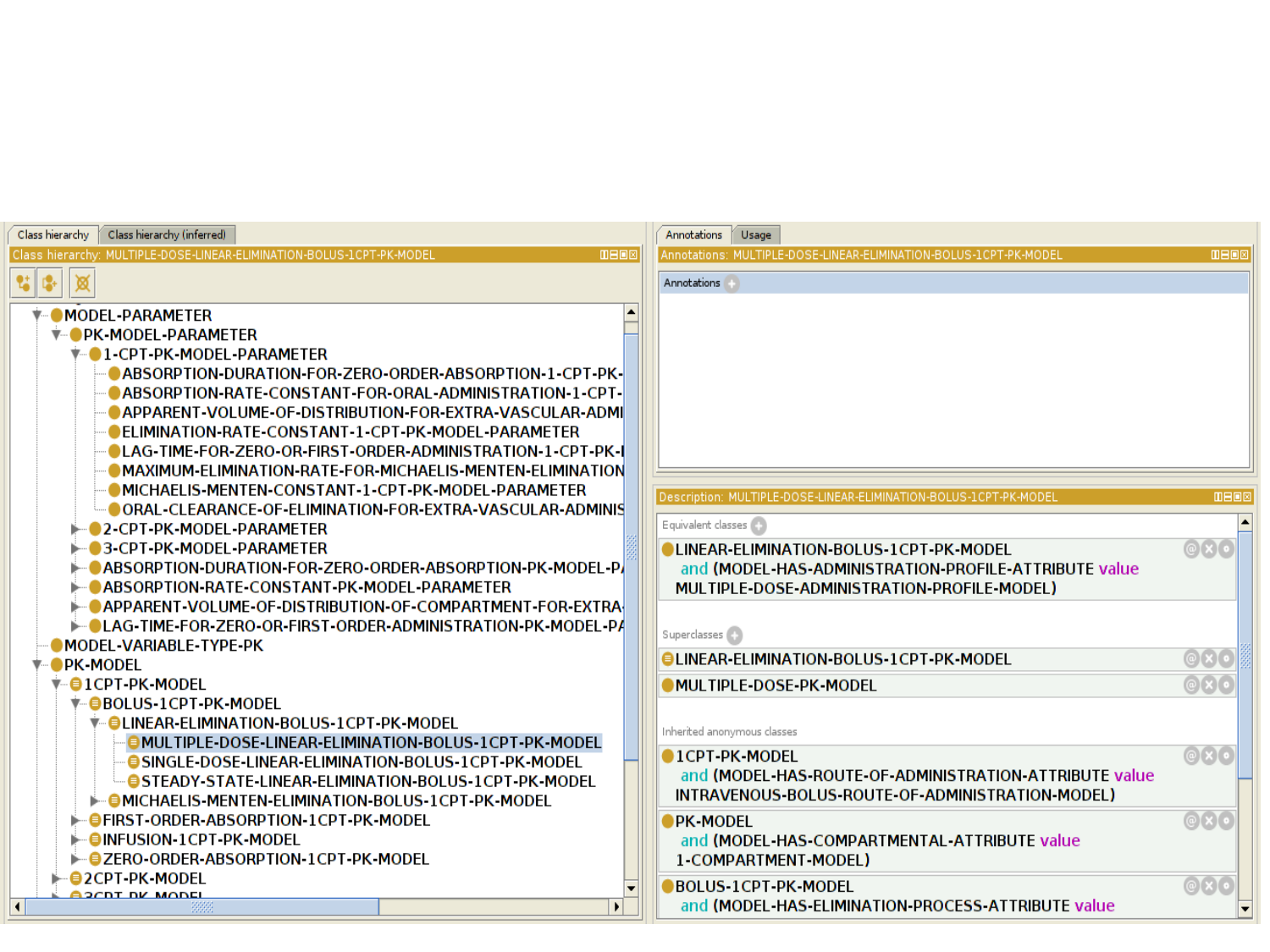| <b>PharmaGUI -- Annotate</b><br>$\blacksquare$                                                                                              |
|---------------------------------------------------------------------------------------------------------------------------------------------|
| Enter an ID for the model test-pk-1cp<br><b>Result</b><br><b>Assert</b>                                                                     |
| Enter a module name, e.g. TEST<br><b>Result</b><br>Assert                                                                                   |
| Enter a name for the model: test<br><b>Result</b><br>Assert                                                                                 |
| Ascribe an interpretation type:<br>PKMODEL<br><b>Result</b><br><b>Assert</b><br>(DISEASE-PROGRESSION-MODEL TIMETOEVENT PKPDEFFECTS PKMODEL) |
| [NONMEM] Ascribe a PREDPP subroutine: ADVAN2<br><b>Result</b><br><b>Assert</b>                                                              |
| Ascribe a drug (using DrugBank ID):<br>DB00682<br><b>Result</b><br><b>Assert</b><br>http://www.drugbank.ca/search/advanced                  |
| Ascribe a number of compartments<br><b>Result</b><br><b>Assert</b>                                                                          |
| Assert (model test-pk-1cp)<br><b>Assert</b><br><b>Result</b>                                                                                |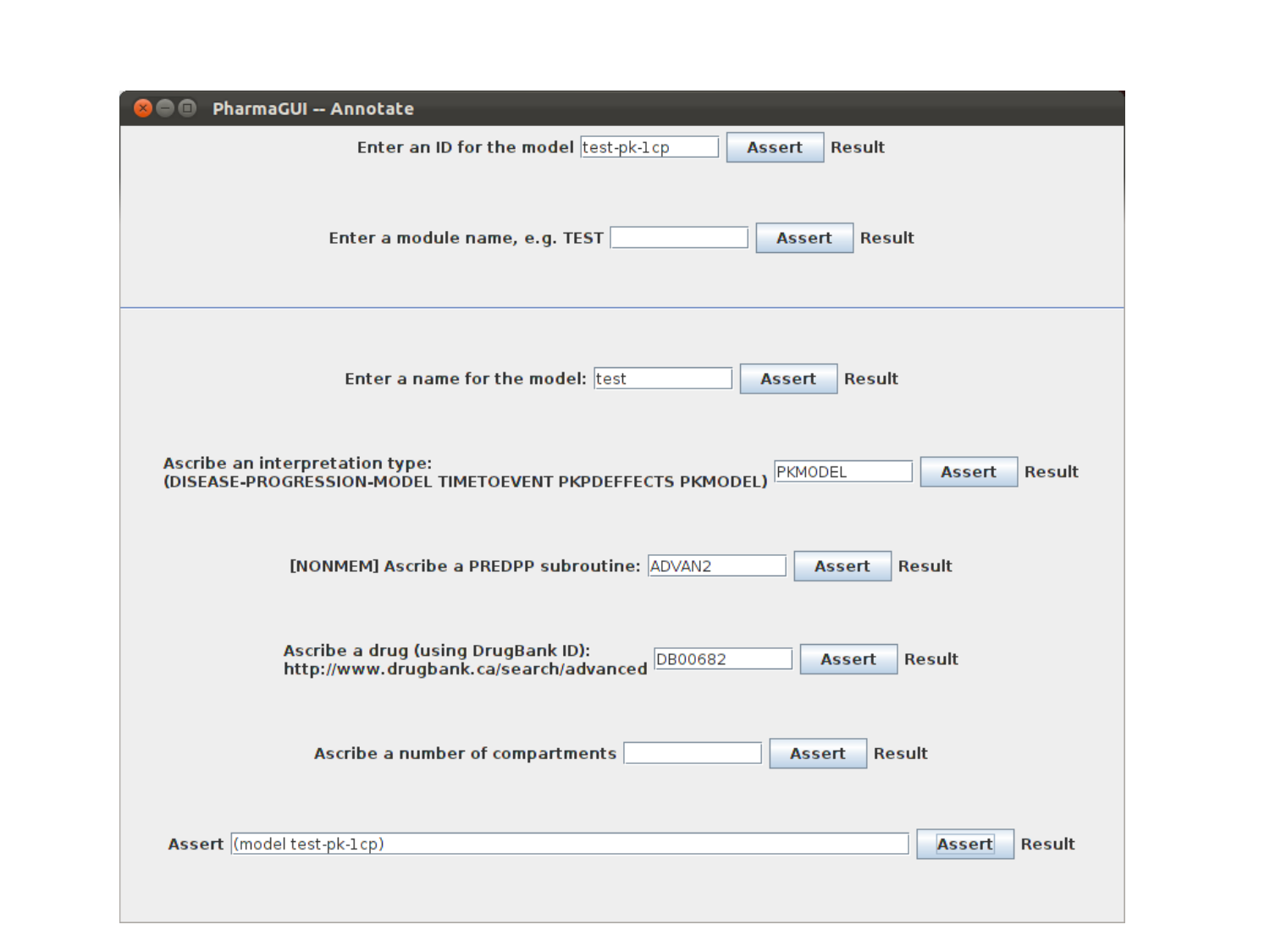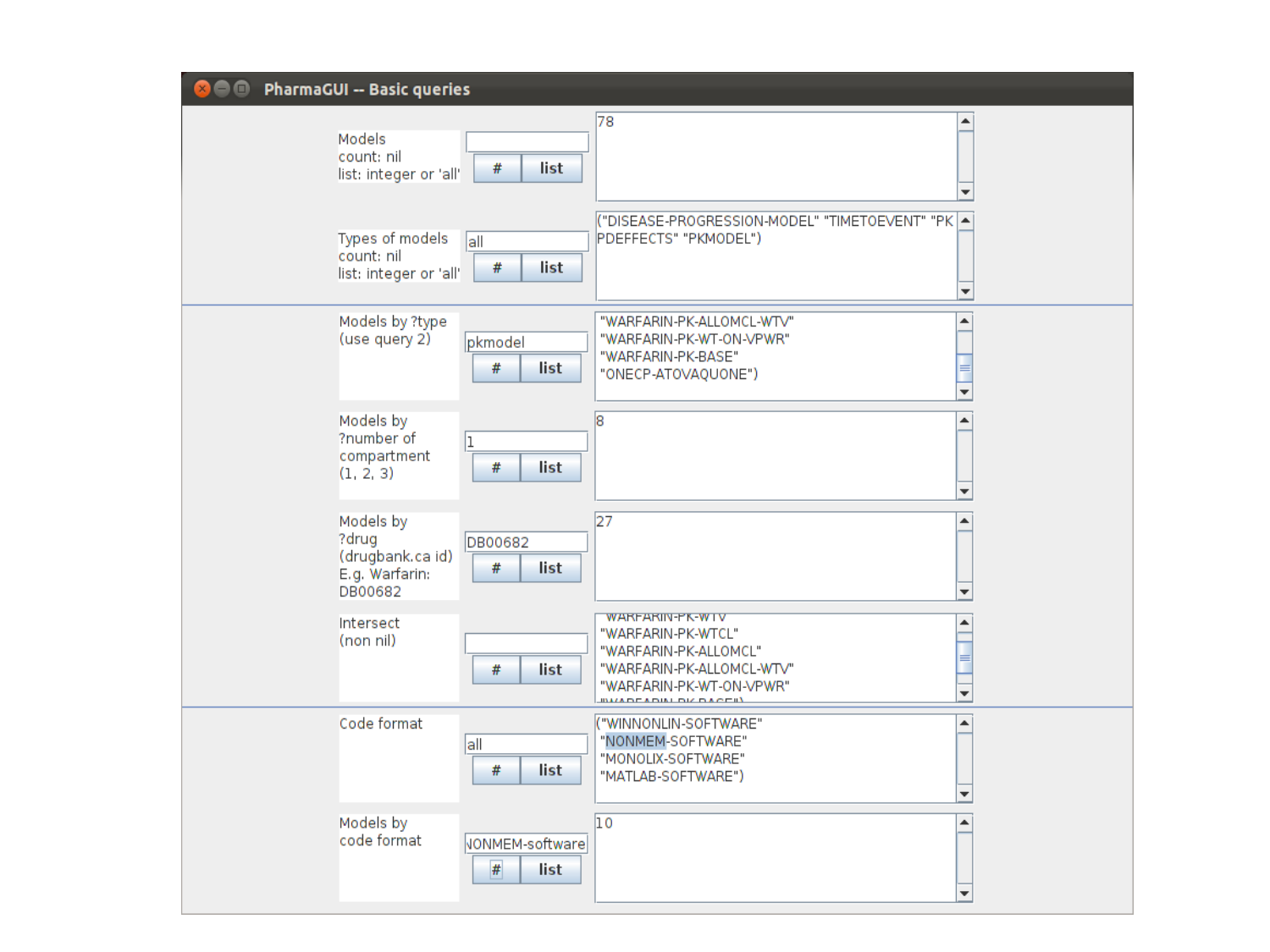## CDISC (partly) Ontologised

(ASSERT (BASIC-CDISC-UNIT CDISC-C70470)) (ASSERT (MULTIPLE-DECOMPOSITION DECIMAL-MULTIPLIER-PICO CDISC-C41139 CDISC-C69148)) (ASSERT (BASIC-CDISC-UNIT CDISC-C68915)) (ASSERT (MULTIPLE-DECOMPOSITION DECIMAL-MULTIPLIER-ATTO CDISC-C42539 CDISC-C68855)) (ASSERT (MULTIPLE-DECOMPOSITION DECIMAL-MULTIPLIER-FEMTO CDISC-C42539 CDISC-C68854)) (ASSERT (MULTIPLE-DECOMPOSITION DECIMAL-MULTIPLIER-CENTI CDISC-C42539 CDISC-C68687)) (ASSERT (MULTIPLE-DECOMPOSITION DECIMAL-MULTIPLIER-DECI CDISC-C42539 CDISC-C68685)) (ASSERT (MULTIPLE-DECOMPOSITION DECIMAL-MULTIPLIER-NANO CDISC-C48466 CDISC-C67352)) (ASSERT (BASIC-CDISC-UNIT CDISC-C67330)) (ASSERT (MULTIPLE-DECOMPOSITION DECIMAL-MULTIPLIER-NANO CDISC-C41139 CDISC-C67328)) (ASSERT (MULTIPLE-DECOMPOSITION DECIMAL-MULTIPLIER-MILLI CDISC-C42551 CDISC-C67324)) (ASSERT (BASIC-CDISC-UNIT CDISC-C67194)) (ASSERT (BASIC-CDISC-UNIT CDISC-C67193)) (ASSERT (MULTIPLE-DECOMPOSITION DECIMAL-MULTIPLIER-PICO CDISC-C42539 CDISC-C65045)) (ASSERT (MULTIPLE-DECOMPOSITION DECIMAL-MULTIPLIER-CENTI CDISC-C48155 CDISC-C64554)) (ASSERT (MULTIPLE-DECOMPOSITION DECIMAL-MULTIPLIER-ATTO CDISC-C48155 CDISC-C64553)) (ASSERT (MULTIPLE-DECOMPOSITION DECIMAL-MULTIPLIER-FEMTO CDISC-C48155 CDISC-C64552)) (ASSERT (MULTIPLE-DECOMPOSITION DECIMAL-MULTIPLIER-PICO CDISC-C48155 CDISC-C64551)) (ASSERT (BASIC-CDISC-UNIT CDISC-C54711)) (ASSERT (MULTIPLE-DECOMPOSITION DECIMAL-MULTIPLIER-CENTI CDISC-C41139 CDISC-C49668)) (ASSERT (BASIC-CDISC-UNIT CDISC-C48553)) (ASSERT (BASIC-CDISC-UNIT CDISC-C48531)) (ASSERT (BASIC-CDISC-UNIT CDISC-C48519)) (ASSERT (MULTIPLE-DECOMPOSITION DECIMAL-MULTIPLIER-NANO CDISC-C42539 CDISC-C48517))

(ASSERT (MULTIPLE-DECOMPOSITION DECIMAL-MULTIPLIER-MILLI CDISC-C42539 CDISC-C48513))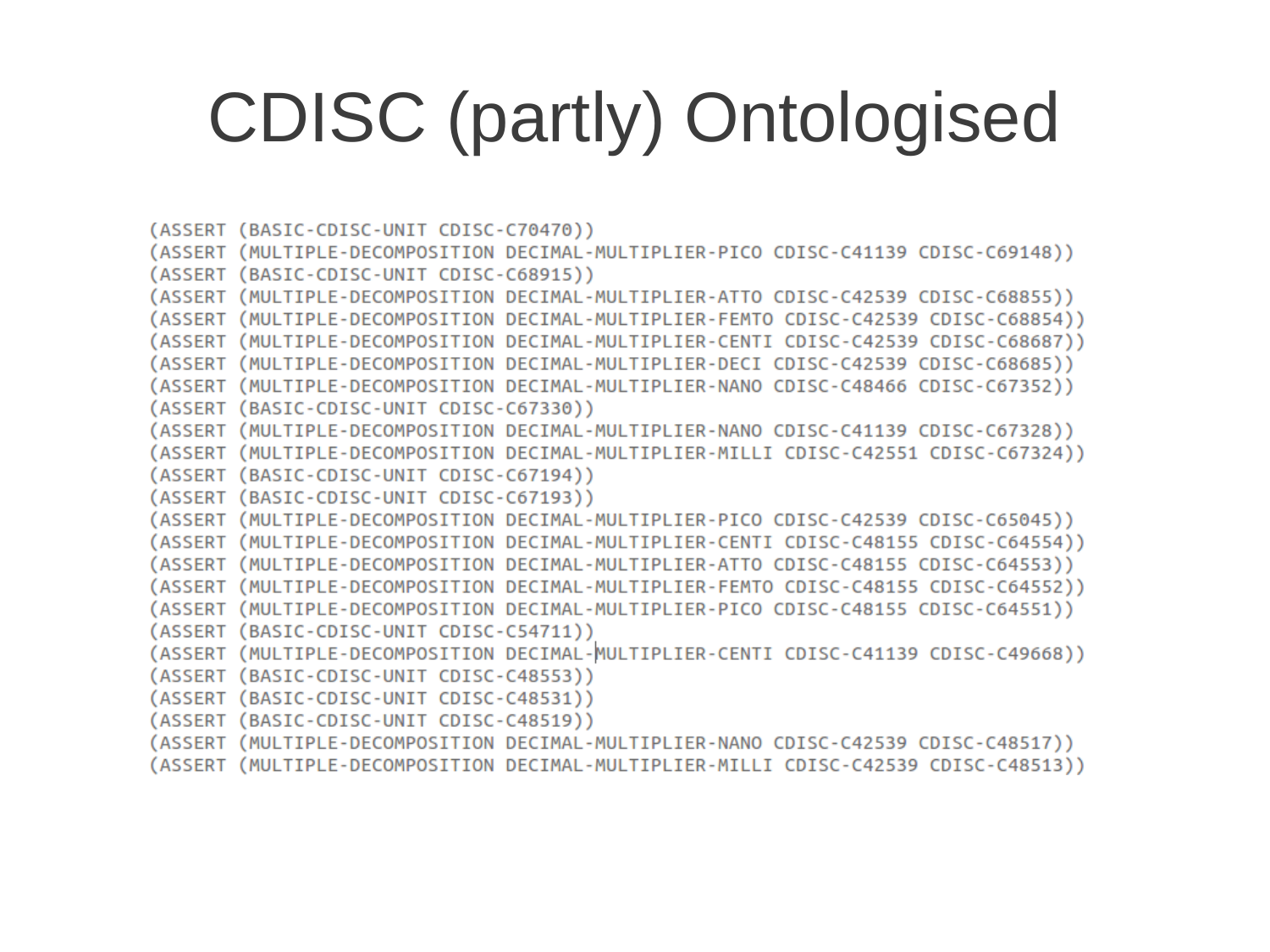### Ground facts about data/models

```
40:::41 ::: ATOOUAVONE
4243 (assert (dataset atoquavone-csv))
44 : AGE Year
45 : Weight Kg
46 ; DODE mg cdisc-C28253
47 : time hour
48 : sex
49
50:time51 (assert (dataset-has-declared-quantity-type-in-unit atoquavone-csv time-span-pharma cdisc-C25529))
52 (assert (dataset-has-declared-unit atoquavone-csy CDISC-C25529))
53
54 : weight
55 (assert (dataset-has-declared-quantity-type-in-unit atoquayone-csy CDISC-C25208 CDISC-C28252))
56 (assert (dataset-has-declared-unit atoquavone-csy CDISC-C28252))
57
58 : age
59 (assert (dataset-has-declared-quantity-type-in-unit atoquavone-csv age-of-patient CDISC-C29848))
60 (assert (dataset-has-declared-unit atoquavone-csy CDISC-C29848))
61
62 : sex
63 (assert (dataset-has-declared-unit atoquavone-csv CDISC-C66731))
64
65: amt
66 (assert (dataset-has-declared-quantity-type-in-unit atoquavone-csv cdisc-C25488 cdisc-C28253))
67 (assert (dataset-has-declared-unit atoguavone-csy cdisc-C28253))
68
69 :
70 (assert (model-has-associated-dataset ONECP-ATOVAQUONE atoquavone-csv))
71
```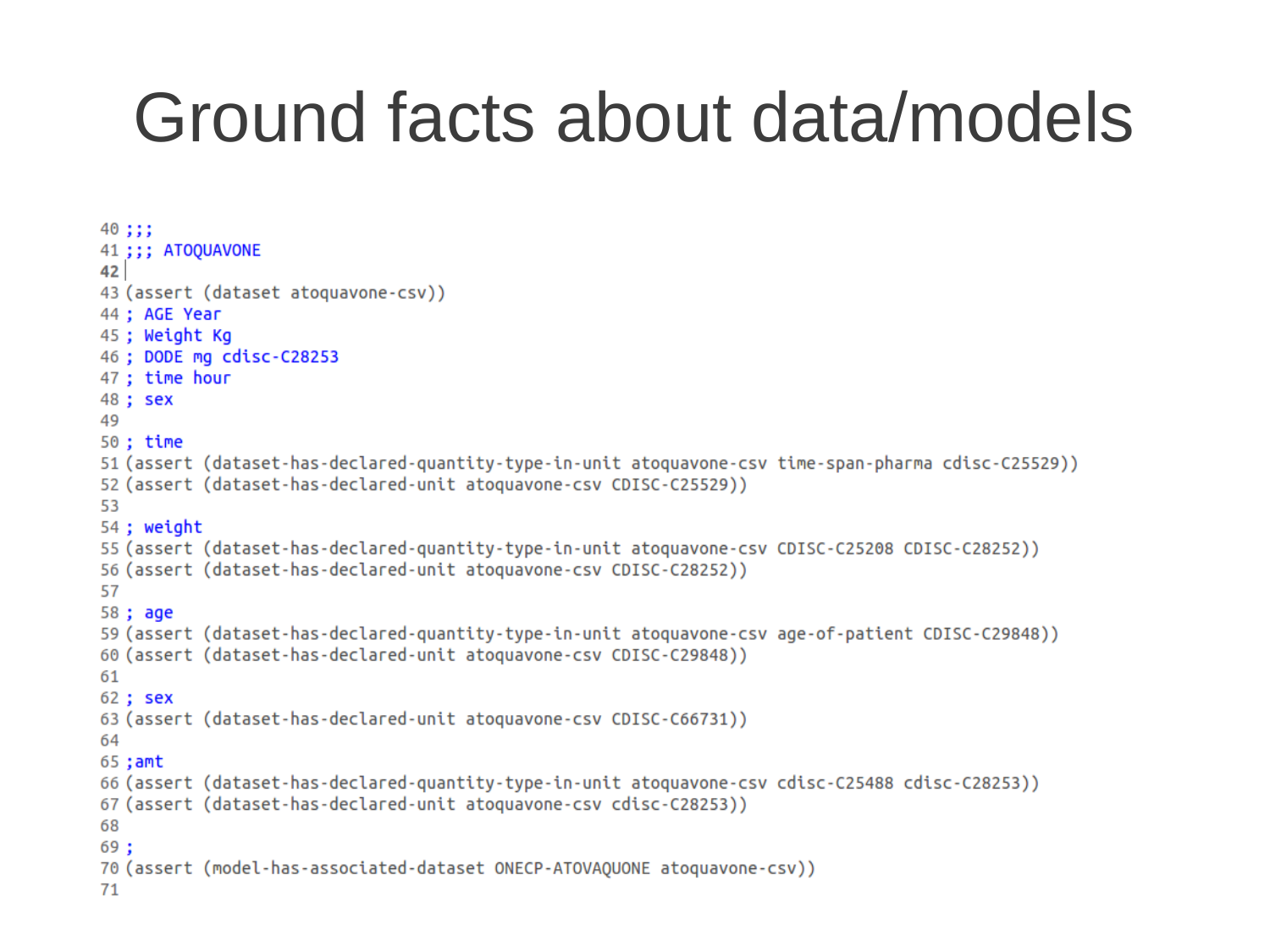## 2 models with some compatible units (irrespective of quantity)

(and (not  $(= ? \times ? \gamma)$ ) (model-has-declared-unit-gen ?x ?u) (model-has-declared-unit-gen ?y ?v) (unit-compatible-with-unit ?u ?v) (cdisc-label ?u ?lu) (cdisc-label ?v ?lv))

• ONECP-ATOVAQUONE CDISC-C28253 "Milligram"

WARFARIN-PK-WT-ON-V CDISC-C28252 "Kilogram"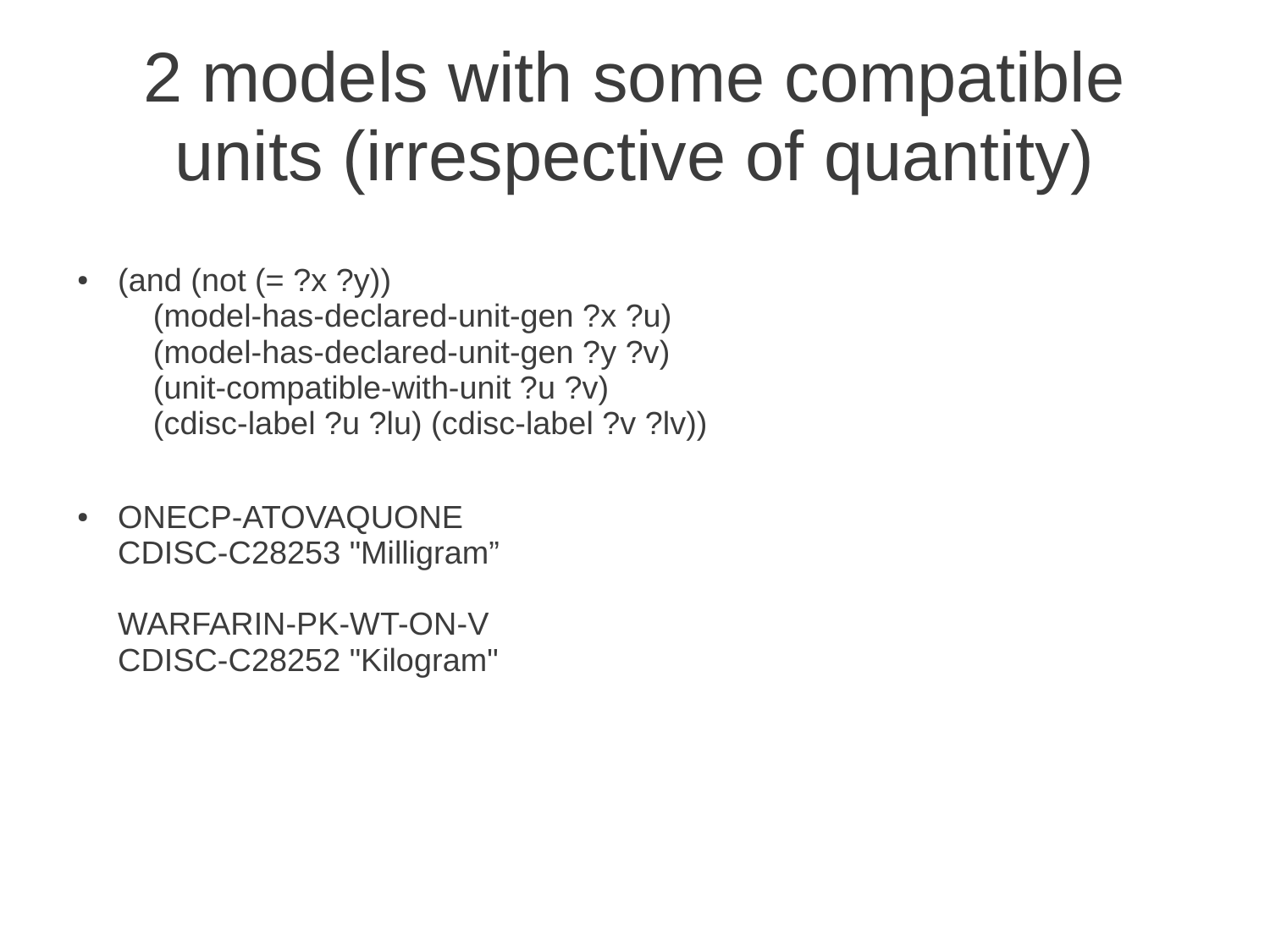#### 2 models:

### i) with units compatible for the same quantity ii) do not reference the same dataset

- $(and)$  $(not (= ?x ?y))$ (model-has-declared-quantity-type-in-unit-gen ?x ?q ?u) (model-has-declared-quantity-type-in-unit-gen ?y ?q ?v) (model-has-associated-dataset ?x ?dx) (model-has-associated-dataset ?y ?dy) (not (= ?dx ?dy)) (or (unit-compatible-with-unit ?u ?v)  $(= ?u ?v)$ ) (cdisc-label ?u ?lu) (cdisc-label ?v ?lv))
- WARFARIN-PK-WT-ON-V CDISC-C28252 "Kilogram" WARFARIN-CSV model unit data

ONECP-ATOVAQUONE CDISC-C28252 "Kilogram" ATOQUAVONE-CSV

CDISC-C25208 ("Weight")

model unit data

quantity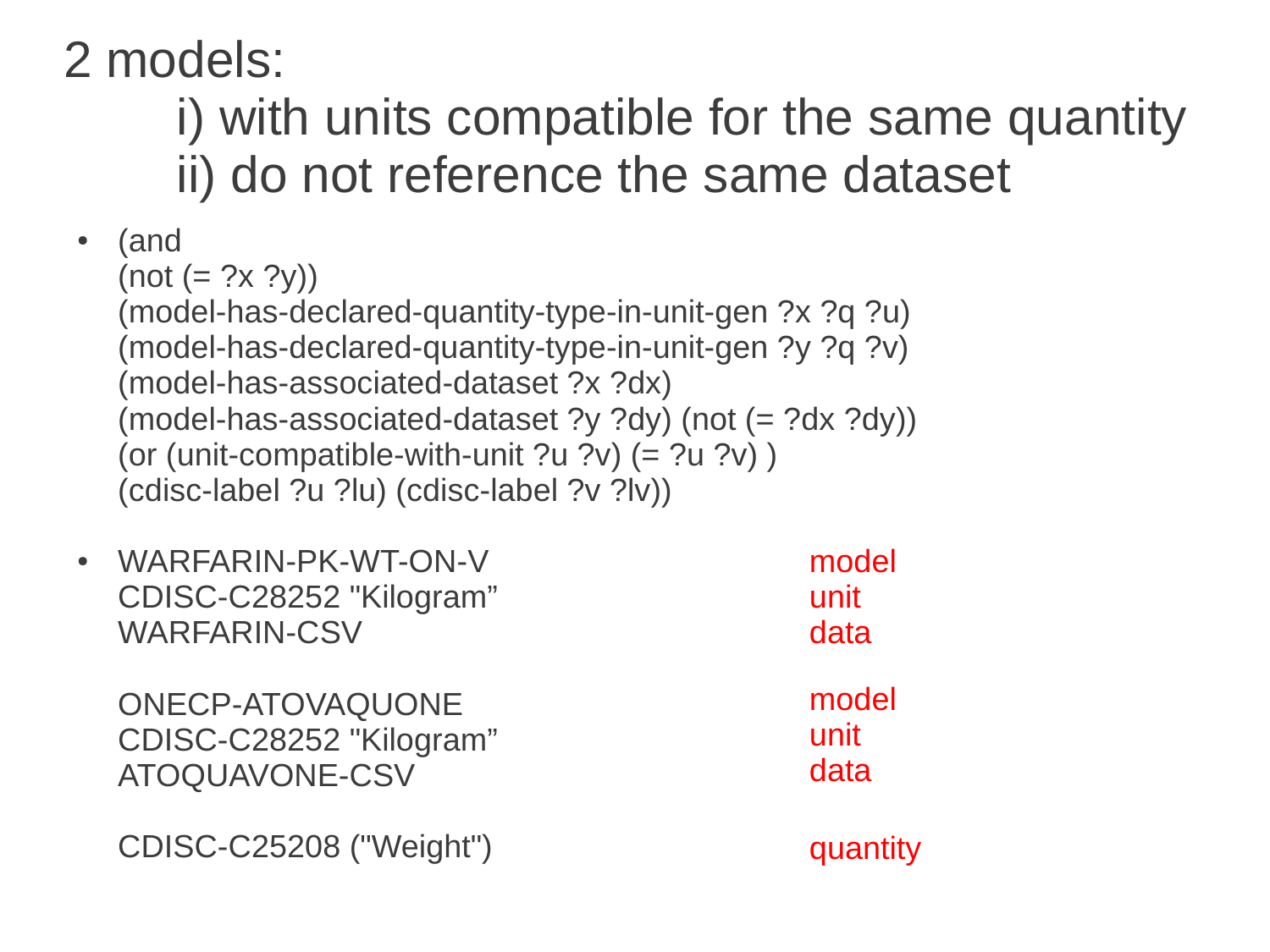## **Operationalisation**

- 1. Model construction
- Using ontology directly within model specification
- Ontology linked to code library
- Tools capable of 'filling in' specification details
- Combination
	- 2. Workflow description and parameterisation
- Representation using ontology
- Execution